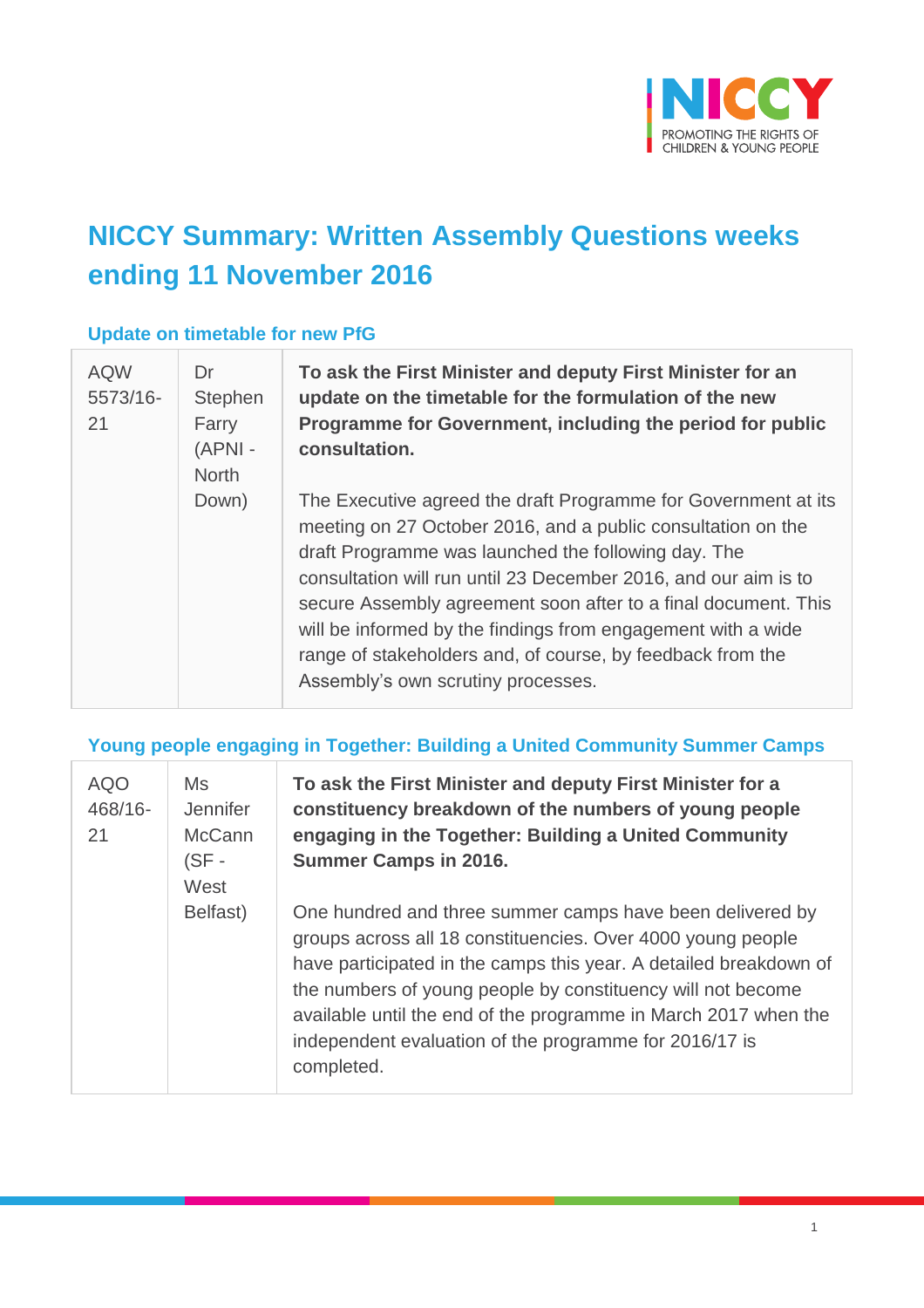

# **Engagement with United Nations Treaty monitoring bodies in future**

| <b>AQW</b><br>5188/16-<br>21 | Mr<br><b>Stewart</b><br><b>Dickson</b><br>$(APNI -$ | To ask the First Minister and deputy First Minister to detail<br>plans to ensure full and proper engagement before United<br>Nations Treaty monitoring bodies in all future scenarios.                                                                                              |
|------------------------------|-----------------------------------------------------|-------------------------------------------------------------------------------------------------------------------------------------------------------------------------------------------------------------------------------------------------------------------------------------|
|                              | East<br>Antrim)                                     | As detailed in the response to AQW 3841/16-21, we are<br>committed to engaging actively with the reporting process, to<br>promote the many positive actions here and ensure the good<br>work being taken forward to protect human rights is reported<br>back to the United Nations. |

# **Homes in severe fuel poverty**

| <b>AQW</b><br>6445/16-<br>21 | Mr<br>Andy<br>Allen<br>(UUP - | To ask the Minister for Communities to outline how many of<br>the 33,000 homes in severe fuel poverty will be removed<br>from this position by April 2017.                                                                                                                                                                                                                                                |
|------------------------------|-------------------------------|-----------------------------------------------------------------------------------------------------------------------------------------------------------------------------------------------------------------------------------------------------------------------------------------------------------------------------------------------------------------------------------------------------------|
|                              | East<br>Belfast)              | The Affordable Warmth Scheme targets areas where severe fuel<br>poverty is likely to be most prevalent and delivers measures to<br>improve the energy efficiency of low income households. In<br>2016/17 an estimated 3,800 homes will benefit from the<br>Affordable Warmth Scheme which includes providing loft and<br>cavity wall insulation as well as new heating systems and<br>replacement widows. |
|                              |                               | Fuel poverty is caused by a combination of three factors:<br>household income; fuel prices; and energy efficiency of the<br>home. The level of fuel poverty is measured in the Northern<br>Ireland House Condition Survey and the next report is due in<br>2017.                                                                                                                                          |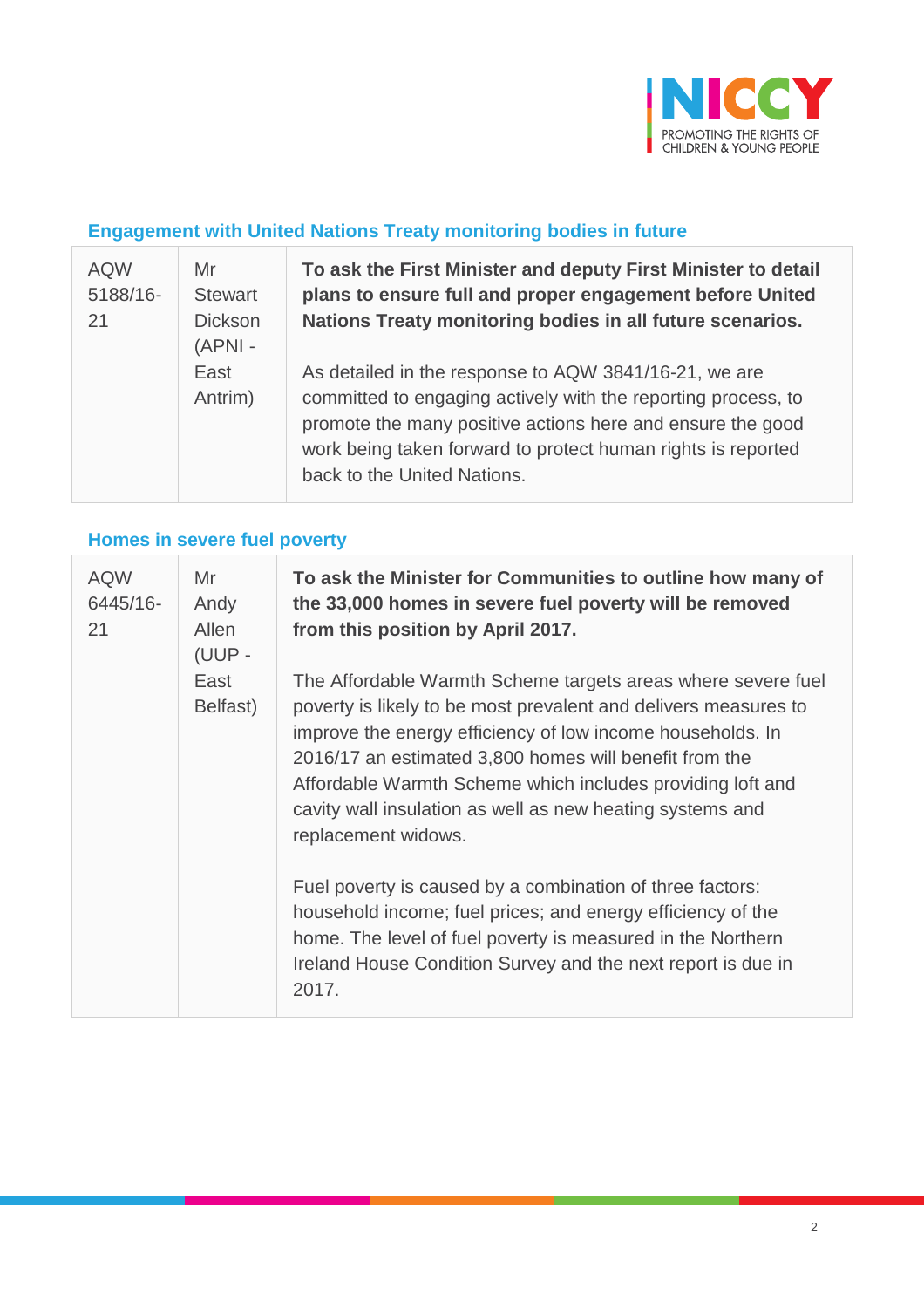

#### **Welfare supplementary payment to families**

| <b>AQW</b><br>6418/16-<br>21 | <b>Mrs</b><br>Naomi<br>Long<br>(APNI -<br>East<br>Belfast) | To ask the Minister for Communities pursuant to AQW<br>5767/16-21, to outline how his Department intends to make<br>provision to increase the welfare supplementary payments<br>for affected families, and specifically whether this requires<br>amendment of The Welfare Supplementary Payments<br><b>Regulations (Northern Ireland) 2016.</b>                                                                                                                                                                                                                                   |
|------------------------------|------------------------------------------------------------|-----------------------------------------------------------------------------------------------------------------------------------------------------------------------------------------------------------------------------------------------------------------------------------------------------------------------------------------------------------------------------------------------------------------------------------------------------------------------------------------------------------------------------------------------------------------------------------|
|                              |                                                            | The Welfare Supplementary Payment (Benefit Cap) Regulations<br>(Northern Ireland) 2016 come into operation on 7th November<br>2016 and amend the Welfare Supplementary Payments<br>Regulations (Northern Ireland) 2016. Regulation 4A(2) provides<br>for welfare supplementary payments to be increased for families<br>affected by the reduction in the benefit cap from 7th November<br>2016, which is the date the new lower benefit cap is being<br>introduced. The link to these regulations is provided below.<br>http://www.legislation.gov.uk/nisr/2016/389/contents/made |

#### **Budgetary pressures in Department for Communities**

| <b>AQW</b><br>6291/16-<br>21 | Mr Philip<br>Smith<br>(UUP -<br>Strangford) | To ask the Minister for Communities to detail each<br>budgetary pressure in his Department and its arm's-<br>length bodies; and which of these pressures were raised<br>with officials from the Department of Finance in advance<br>of the October monitoring round.                                                                                                                                                       |
|------------------------------|---------------------------------------------|----------------------------------------------------------------------------------------------------------------------------------------------------------------------------------------------------------------------------------------------------------------------------------------------------------------------------------------------------------------------------------------------------------------------------|
|                              |                                             | In his statement to the Assembly on 25 October, the Minister<br>of Finance drew attention to a new approach taken by the<br>Executive in relation to the monitoring round process which is<br>consistent with arrangements already in place in Scotland,<br>Wales and the Republic of Ireland.<br>My Department continues to manage its in-year financial<br>position within the resources that have been allocated to us. |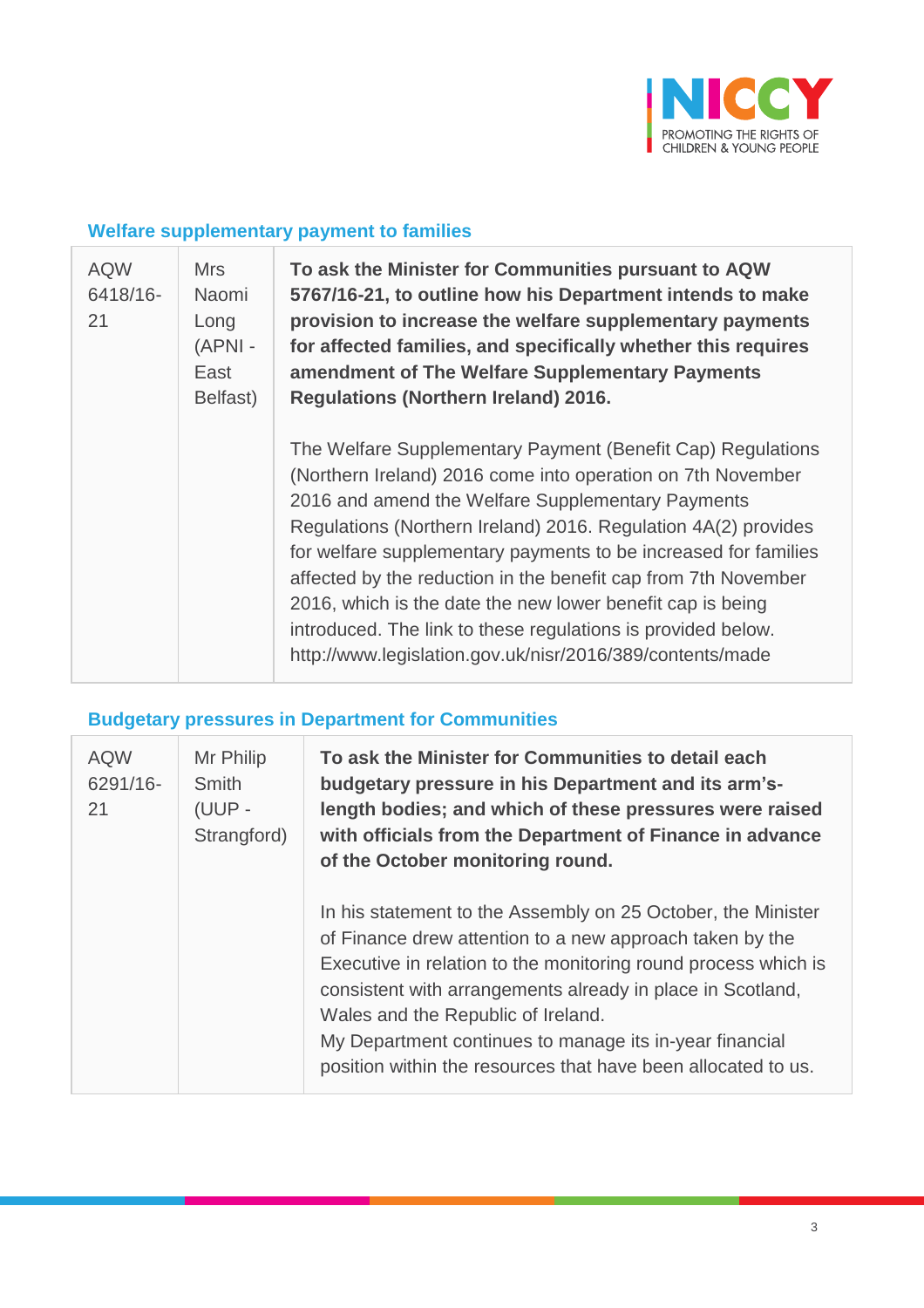

#### **Establishing an advice network on Welfare Reform**

| <b>AQW</b><br>5983/16-<br>21 | Mr<br>Andy<br>Allen<br>(UUP - | To ask the Minister for Communities for an update on the<br>establishment of an advice network as recommended by the<br><b>Welfare Reform Working Group.</b>                                                                                                                                                                                                                                                                                                                                                                                                                                                                                       |
|------------------------------|-------------------------------|----------------------------------------------------------------------------------------------------------------------------------------------------------------------------------------------------------------------------------------------------------------------------------------------------------------------------------------------------------------------------------------------------------------------------------------------------------------------------------------------------------------------------------------------------------------------------------------------------------------------------------------------------|
|                              | East<br>Belfast)              | As part of the Fresh Start Agreement, £8m funding was<br>committed over four years to put additional independent advice<br>services in place for Welfare Reform.                                                                                                                                                                                                                                                                                                                                                                                                                                                                                   |
|                              |                               | On the 27th of September I announced funding of £2.5 million for<br>the Welfare Reform Advice Services Consortium (Citizens Advice,<br>AdviceNI and the Law Centre NI). This money will fund a free<br>phone helpline, resourced with 9 additional advisors and a further<br>35 advisers to provide face to face assistance. The advisers will<br>be based across all 11 council areas in Northern Ireland located<br>in local Citizens Advice and Advice NI offices. The new additional<br>advice services will also include the provision of specialist legal<br>advice from the Law Centre and access to specialist services<br>where required. |
|                              |                               | The Independent Welfare Change Helpline (0808 802 0020) will<br>go live from 1 November 2016 and provide a contact point for<br>anyone needing help or advice relating to any of the welfare<br>changes. The helpline is free from any device (mobile or landline)<br>within the UK.                                                                                                                                                                                                                                                                                                                                                               |
|                              |                               | The Advice Sector is currently recruiting the 35 additional<br>advisers to deliver the face-to-face assistance, which will be in<br>place across NI by mid November.                                                                                                                                                                                                                                                                                                                                                                                                                                                                               |
|                              |                               | In September I also announced that my Department will be<br>providing £800k of additional funding, inclusive of £600k through<br>local councils to support and prepare existing frontline services in<br>advance of the new services being put in place. This also<br>included funding for a training assistance programme to meet the                                                                                                                                                                                                                                                                                                             |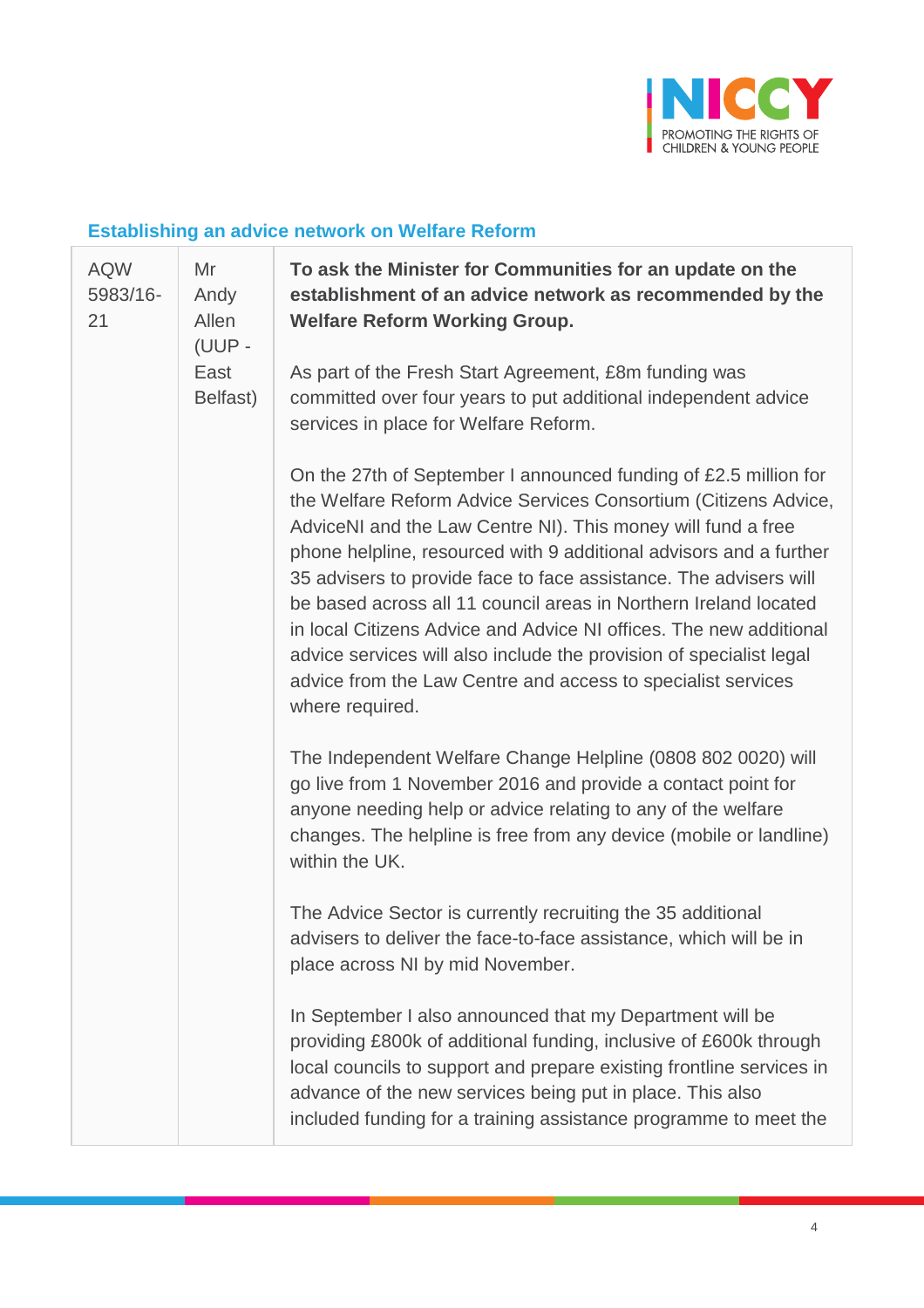

|  | training and awareness needs of organisations which provide<br>advice.                                                                |
|--|---------------------------------------------------------------------------------------------------------------------------------------|
|  | The Department is also working with the third sector to take<br>forward the remaining recommendations contained within the<br>report. |

# **Evaluating impact of Welfare Reform**

T

| <b>AQW</b><br>5938/16-<br>21 | Mr Fra<br><b>McCann</b><br>$(SF -$<br>West<br>Belfast) | To ask the Minister for Communities to outline the<br>measures he will put in place to ensure data is captured for<br>all nine Section 75 categories as part of the Equality Impact<br>Assessment when evaluating the impact of Welfare Reform.                                                                                                                                                                                                                                                                                                                                                                                                                                                                                                                                                                                                     |
|------------------------------|--------------------------------------------------------|-----------------------------------------------------------------------------------------------------------------------------------------------------------------------------------------------------------------------------------------------------------------------------------------------------------------------------------------------------------------------------------------------------------------------------------------------------------------------------------------------------------------------------------------------------------------------------------------------------------------------------------------------------------------------------------------------------------------------------------------------------------------------------------------------------------------------------------------------------|
|                              |                                                        | A composite evaluation strategy has been developed to assess<br>the overall impact of Welfare Reform. This strategy has been<br>designed to specifically evaluate each of the key reforms as well<br>as the associated mitigations. It will be central in assessing and<br>monitoring the impacts of Welfare Reform in Northern Ireland<br>and will help to inform implementation and future strategy.                                                                                                                                                                                                                                                                                                                                                                                                                                              |
|                              |                                                        | Each of the major Welfare Reforms and associated<br>mitigations will be extensively evaluated and the findings will<br>feed into the composite evaluation strategy. The evaluations will<br>include the analysis of management information (M.I.) systems<br>alongside a bespoke programme of research for each reform. All<br>available section 75 information from the M.I. systems will be<br>utilised as part of the evaluation process. Furthermore,<br>information on all section 75 categories will be collected as a<br>matter of course for any commissioned research.<br>The Department has also committed to collect section 75 data<br>from those with eligibility for a Welfare Supplementary payment.<br>This information will be collected on a voluntary basis and will be<br>utilised in the evaluation of the mitigation schemes. |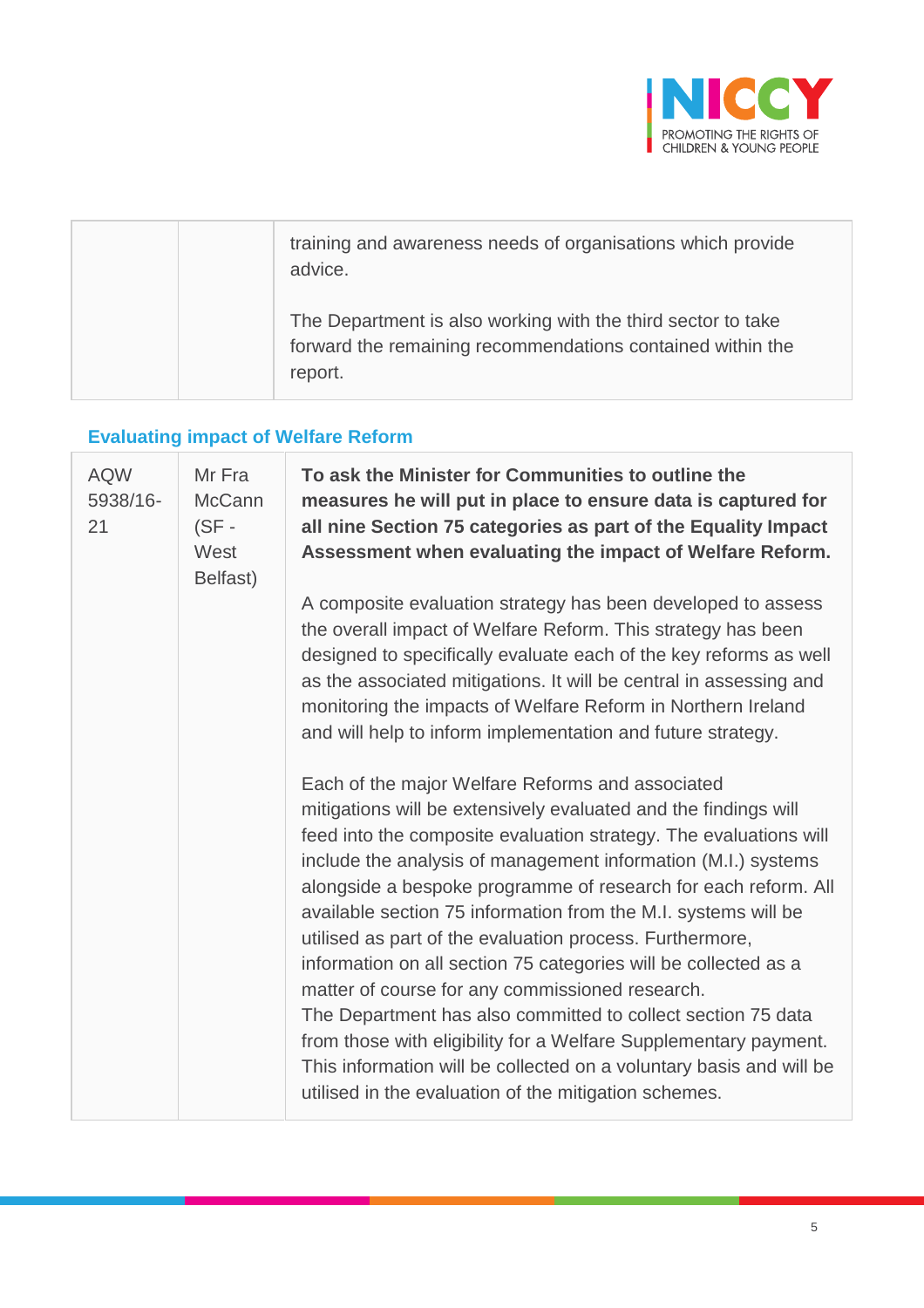

# **Post Special Educational Need Provision**

| <b>AQW</b><br>5937/16-<br>21 | Mr Fra<br>McCann<br>$(SF -$<br>West<br>Belfast) | To ask the Minister for Communities to detail any progress<br>made on Recommendation 13 of the Inquiry into post<br>Special Educational Need Provision in (i) education; and (ii)<br>training for people with learning disabilities.                                                                                                                                                            |
|------------------------------|-------------------------------------------------|-------------------------------------------------------------------------------------------------------------------------------------------------------------------------------------------------------------------------------------------------------------------------------------------------------------------------------------------------------------------------------------------------|
|                              |                                                 | The previous Committee for Employment and Learning<br>conducted a comprehensive inquiry into post Special<br>Educational Need (SEN) provision in education, employment<br>and training for people with learning disabilities throughout<br>Northern Ireland.                                                                                                                                    |
|                              |                                                 | A subsequent report was published, which included 44<br>Recommendations, covering a broad range of topics, to reflect<br>the many challenges and issues that people with a learning<br>disability and their families encounter, when they complete full-<br>time education.                                                                                                                     |
|                              |                                                 | The Committee recognised the fact that this is a complex area of<br>policy, involving an array of integrated service provision across<br>a number of government departments. The Committee stressed<br>the need for better co-ordination and collaboration with regard<br>policy development, as well as service provision.                                                                     |
|                              |                                                 | The Committee categorised the evidence into a number of<br>distinct areas, with subsequent recommendations, and then<br>allocated responsibility for each of the 44 recommendation to<br>one or more of the then Executive departments, including<br>Education, Health and Social Services and Public Safety,<br>Regional Development, and the Department for Employment<br>and Learning (DEL). |
|                              |                                                 | The majority of recommendations were allocated to DEL, due to<br>the fact that the previous department had responsibility for a<br>number of relevant areas, including careers advice, further                                                                                                                                                                                                  |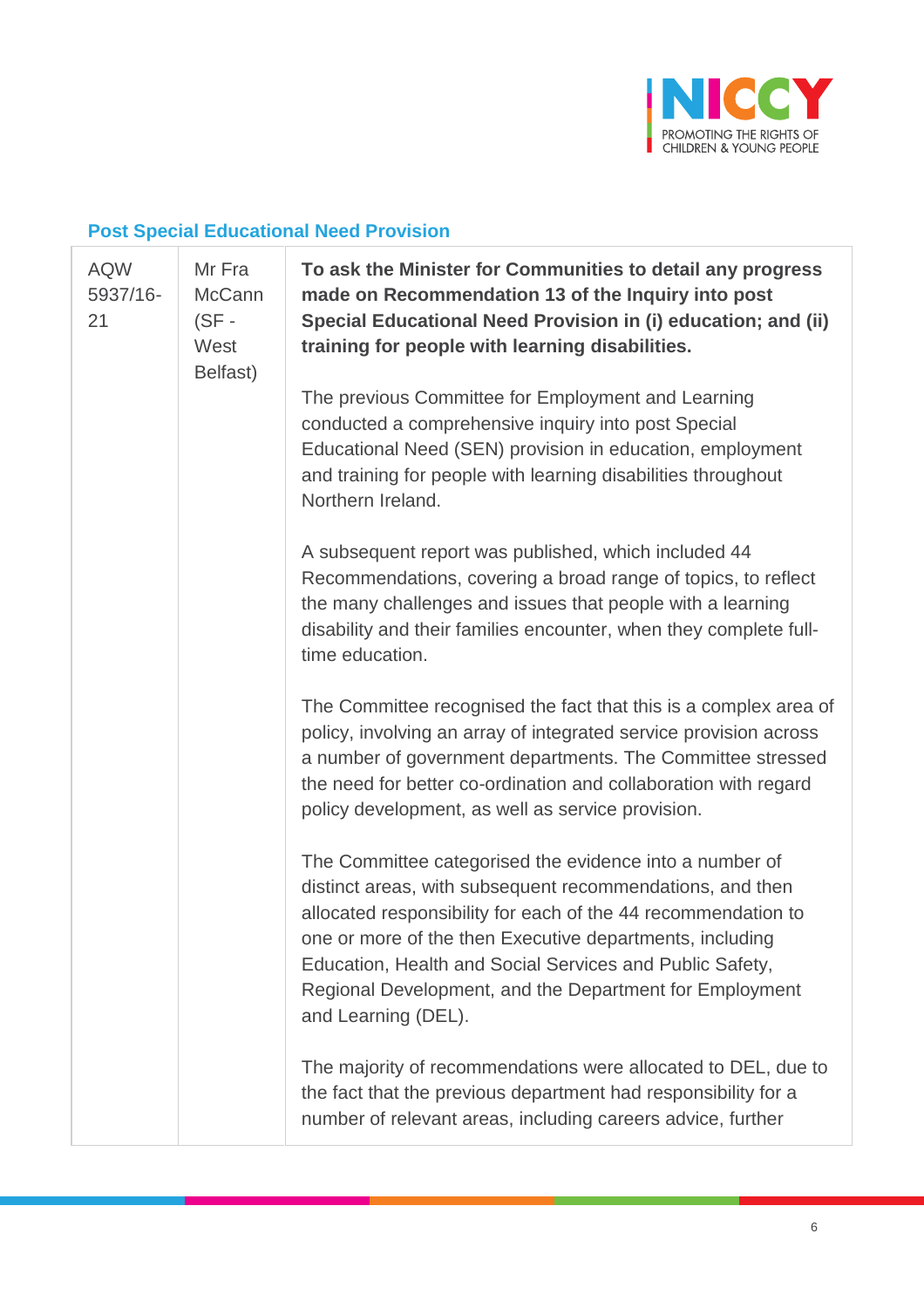

education, training programmes, including specialist disability training projects, and employment services.

With the exception of the latter, all of these key services now reside with the new Department for Economy (DfE).Therefore, with regard to the specific question, on the issue of post SEN provision in (i) education and (ii)training, the Minister for Economy will be able to provide a more detailed response. Officials from my department's Disability Employment Service continue to work with colleagues from DfE to ascertain the nature and extent of the opportunities and services that are available for people with learning disabilities, specifically to help them progress towards employment.

With regard to the wording of Recommendation 13, lead responsibility for the Ministerial Sub Group Action Plan, as well as the implementation of the Committee for Employment and Learning's Inquiry Report have yet to be agreed in this new mandate.

In the draft Programme for Government Framework, now out for public consultation, my department has accepted lead responsibility for a number of key Indicators, most notably Indicator 42, 'Improving the Quality of Life for People with Disabilities and their Families'.

In addition to the broader consultation process, we will consult specifically with the disability sector and people with disabilities on Indicator 42.

The Department will use co-design, co-implementation and codelivery to take forward this key Indicator, and will work with other Departments to ensure a co-ordinated and integrated approach to address some of the emerging themes that are directly relevant to the Post SEN group, such as: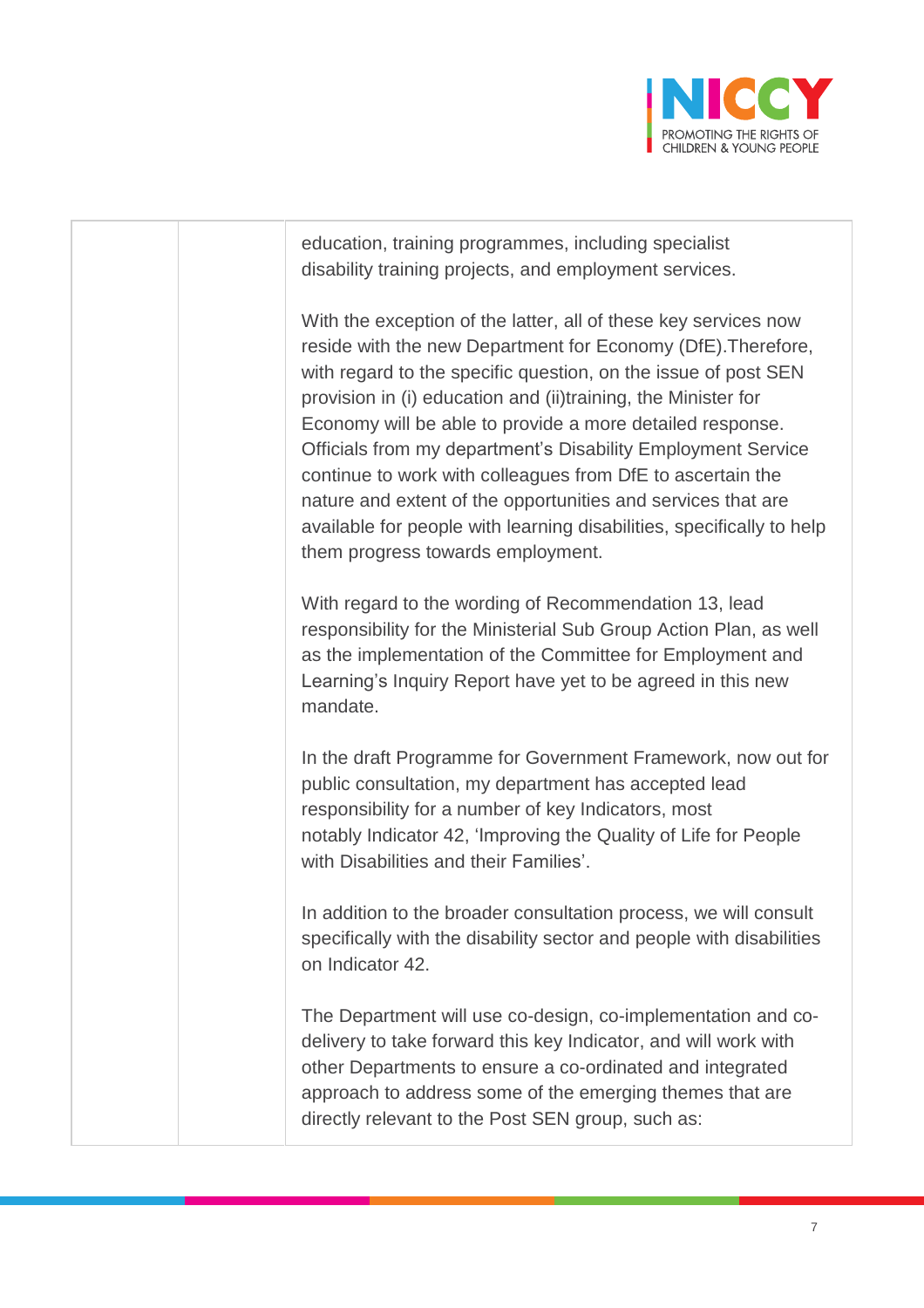

|  | Raising awareness and changing attitudes towards disability.<br>Addressing the needs of children and young people including<br>improving transition. |
|--|------------------------------------------------------------------------------------------------------------------------------------------------------|
|  | Enhancing opportunities for employment and/or lifelong learning.<br>Improving independent living and the provision of suitable<br>homes.             |
|  | Improving participation in public and community life.<br>Improving access to information and better data collection.                                 |

# **Support for people affected by the bedroom tax after 2020**

| <b>AQW</b><br>5655/16-<br>21 | Mr<br>Eamonn<br><b>McCann</b><br>(PBPA - | To ask the Minister for Communities to outline the steps his<br>Department is taking to support people affected by the<br>bedroom tax when the mitigation fund is exhausted in 2020.                                                                                                                                                                                                                                             |
|------------------------------|------------------------------------------|----------------------------------------------------------------------------------------------------------------------------------------------------------------------------------------------------------------------------------------------------------------------------------------------------------------------------------------------------------------------------------------------------------------------------------|
|                              | Foyle)                                   | The Northern Ireland Executive confirmed in, "A Fresh Start: the<br>Stormont Agreement and Implementation Plan" that the Social<br>Sector Size Criteria would not apply in Northern Ireland. In<br>accordance with recommendations from the Welfare Reform<br>Mitigations Working Group the Executive agreed a four year<br>fund to "top-up" UK welfare arrangements in Northern Ireland to<br>March 2020.                       |
|                              |                                          | The Department's priority has been implementation of the<br>mitigation schemes to ensure people get the support they<br>need. The Executive committed as part of the Fresh Start<br>Agreement to a review of all the mitigation arrangements in<br>2018/19. This will provide the Executive with the opportunity to<br>decide if it wishes to extend the mitigation scheme beyond the<br>current planned end date of March 2020. |
|                              |                                          | Department for Communities officials have developed a<br>composite Welfare Reform evaluation strategy. This strategy has                                                                                                                                                                                                                                                                                                         |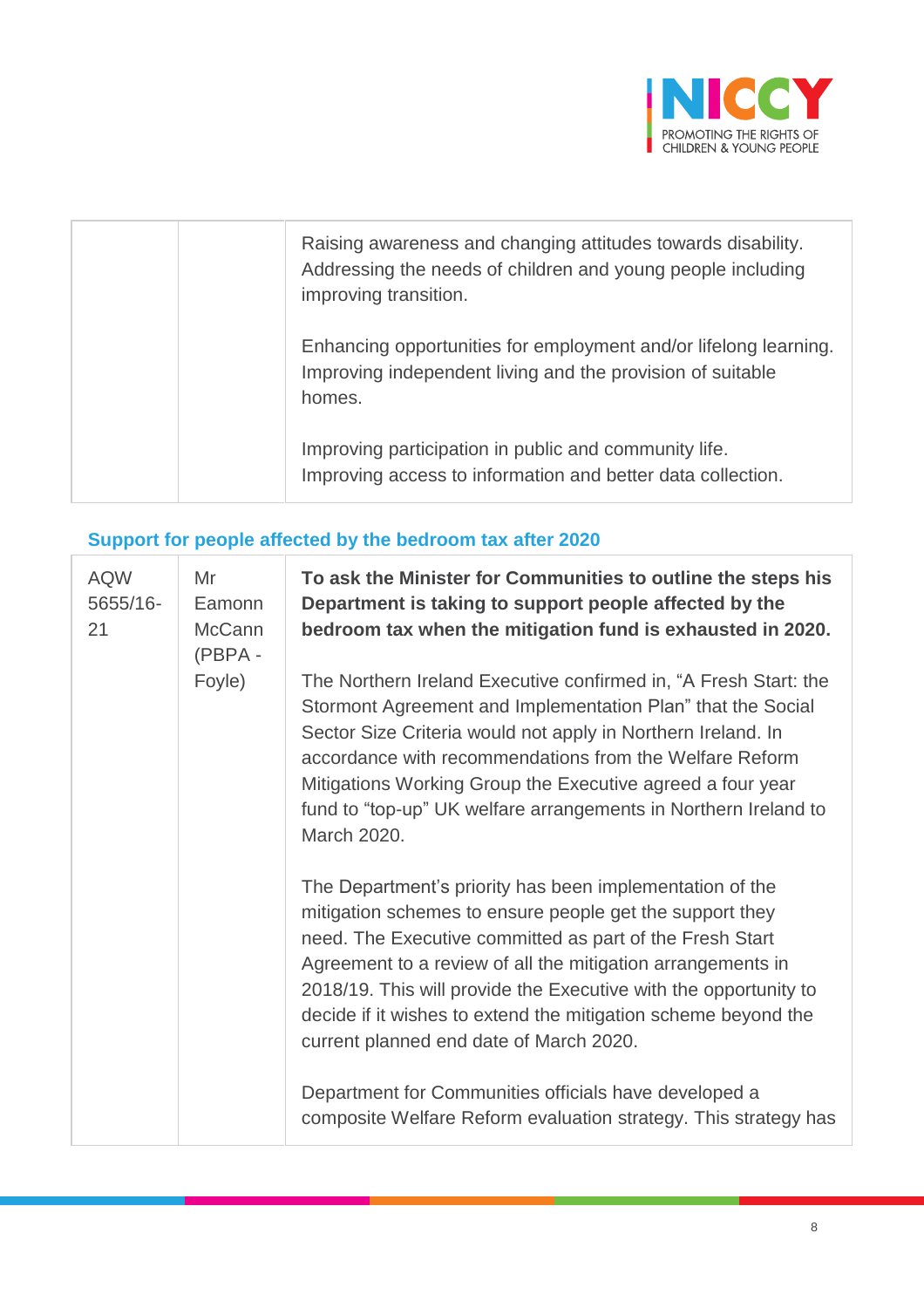

| been designed to specifically evaluate each of the key reforms<br>as well as the associated mitigations. It will be central in<br>assessing and monitoring the impacts of Welfare Reform<br>in Northern Ireland and will help to inform future decisions on<br>Social Sector Size Criteria. |
|---------------------------------------------------------------------------------------------------------------------------------------------------------------------------------------------------------------------------------------------------------------------------------------------|
|                                                                                                                                                                                                                                                                                             |

# **Support for families once mitigation fund is exhausted in 2020**

| <b>AQW</b><br>5654/16-<br>21 | Mr<br>Eamonn<br><b>McCann</b><br>(PBPA-<br>Foyle) | To ask the Minister for Communities to outline the steps his<br>Department is taking to support families with more than two<br>children that, as a result of the benefit cap, will see their<br>benefits reduced when the mitigation fund is exhausted in<br>2020.                                                                                                                                                             |
|------------------------------|---------------------------------------------------|--------------------------------------------------------------------------------------------------------------------------------------------------------------------------------------------------------------------------------------------------------------------------------------------------------------------------------------------------------------------------------------------------------------------------------|
|                              |                                                   | At present my Department's focus is on implementation<br>of the mitigation schemes to ensure people receive the<br>financial support they need. As part of the Fresh Start<br>Agreement, the Executive committed to review the<br>arrangements for mitigation in 2018-19.                                                                                                                                                      |
|                              |                                                   | To inform that review, officials have developed an<br>evaluation strategy aimed at evaluating the various components<br>of the welfare reform programme including the mitigation<br>measures. The evaluation strategy will assist the Executive<br>in carrying out its review, including whether it wishes to provide<br>financial support for families with two children once the<br>mitigation fund comes to an end in 2020. |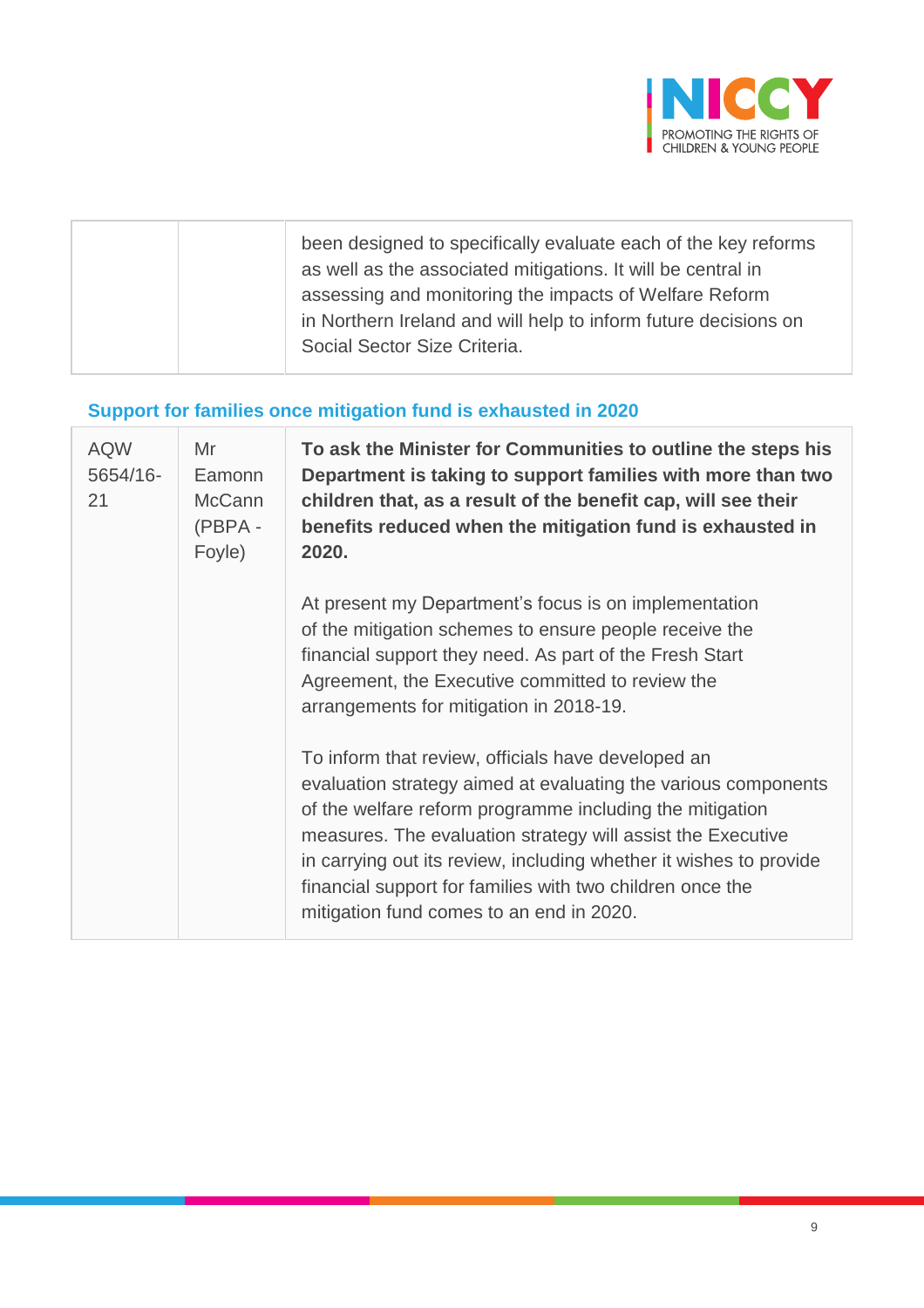

# **Support for Looked After Children in West Tyrone**

| <b>AQW</b><br>6411/16-<br>21 | Mr Barry<br><b>McElduff</b><br>$(SF -$<br>West<br>Tyrone) | To ask the Minister of Education to outline (i) how his<br>Department delivers education to Looked After Children in<br>West Tyrone; and (ii) his Department's strategy for<br>improving the attainment levels of Looked After Children in<br>general.                                                                                                                                                                                                                                                                                                                                                                                                                                           |
|------------------------------|-----------------------------------------------------------|--------------------------------------------------------------------------------------------------------------------------------------------------------------------------------------------------------------------------------------------------------------------------------------------------------------------------------------------------------------------------------------------------------------------------------------------------------------------------------------------------------------------------------------------------------------------------------------------------------------------------------------------------------------------------------------------------|
|                              |                                                           | (i) Looked After Children (LAC), as with all children of<br>compulsory school age, should be registered at a mainstream<br>school and their education will be delivered through this<br>mechanism. Each looked after child will have a Personal<br>Education Plan (PEP). This is a living document aimed at<br>improving the attainment of LAC by setting realistic targets to<br>improve all aspects of the child's educational experience in<br>partnership with other professionals, parents/carers and the<br>child or young person.                                                                                                                                                         |
|                              |                                                           | If a looked after child is experiencing difficulties engaging with<br>education, the EA Education Welfare Service can provide<br>support. If there are specific special or additional needs then<br>other EA services may support the child, the carer or the school,<br>for example, the Behaviour Support Team and Educational<br>Psychology. In addition, schools have also received capacity<br>building training in relation to meeting the needs of LAC in a<br>mainstream setting. Furthermore there are strong working<br>relationships between the EA and the Western Health and<br>Social Care Trust. This partnership has a clear focus on<br>improving educational outcomes for LAC. |
|                              |                                                           | The EA will also provide alternative education through its<br>Education Otherwise than at School (EOTAS) programme<br>where a mainstream school placement cannot be sustained and<br>it is deemed to be in the best interests of the child.<br>(ii) My officials are currently developing a LAC strategy<br>alongside a number of other LAC related work areas with an                                                                                                                                                                                                                                                                                                                           |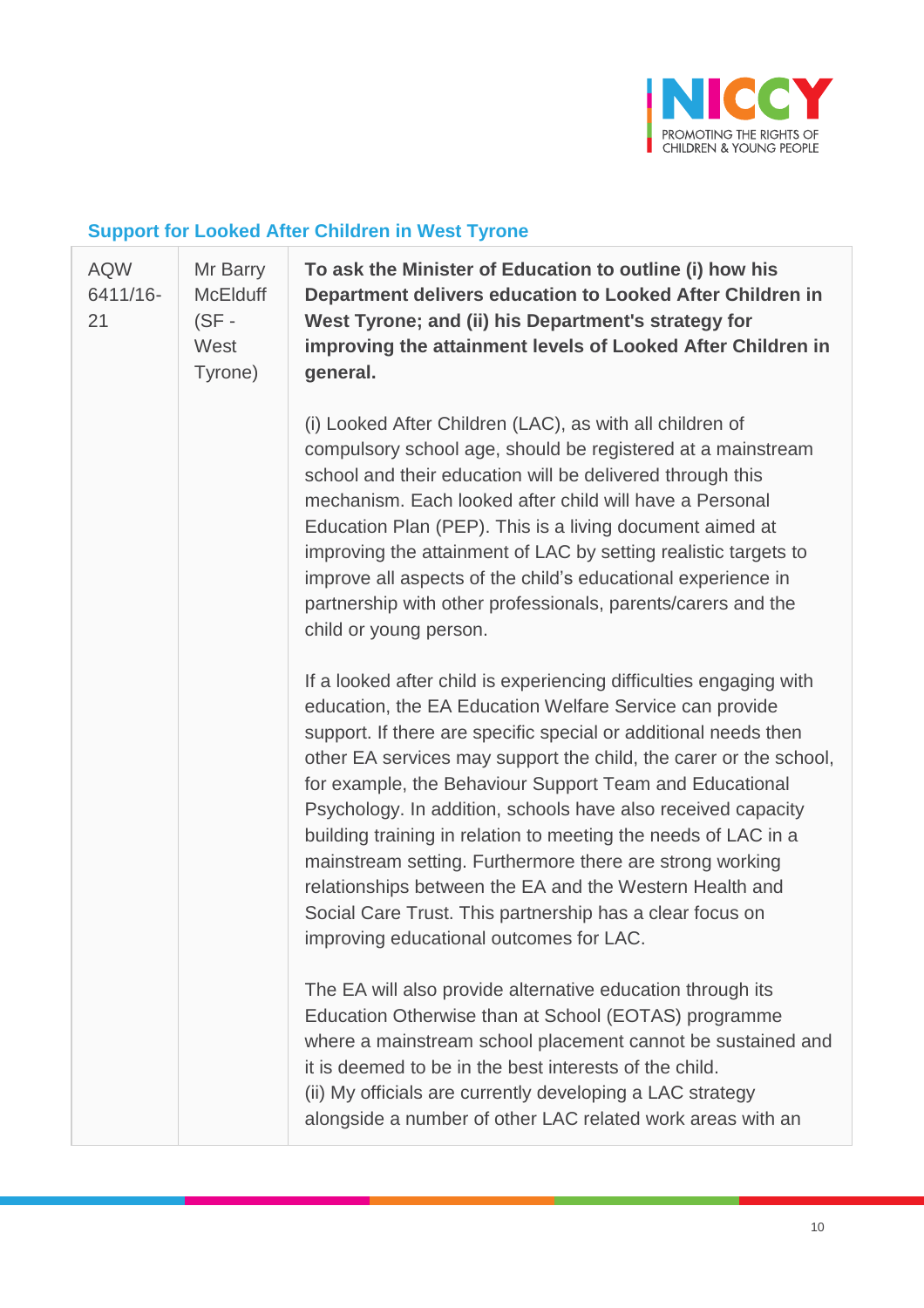

| overall view of improving the attainment levels of LAC.<br>We have secured funding through the Early Intervention<br>Transformation Programme (EITP) for a 3 year project which will<br>provide additional support for LAC through the appointment of a<br>LAC Champion, in a similar role to the Virtual Head in<br>England. This will focus early intervention specifically to:<br>identify effective interventions to raise educational outcomes for<br>children at Key stage 2; |
|-------------------------------------------------------------------------------------------------------------------------------------------------------------------------------------------------------------------------------------------------------------------------------------------------------------------------------------------------------------------------------------------------------------------------------------------------------------------------------------|
| challenge current provision for LAC at key stage 2 and<br>establish structures and systems to enhance multiagency<br>collaboration in respect of LAC education.<br>This is a pilot project, the outcomes of which will inform future<br>service delivery models for LAC.                                                                                                                                                                                                            |
| My officials are also currently reviewing the Personal Education<br>Plan guidance and it is intended to pilot the new guidance in the<br>coming months.                                                                                                                                                                                                                                                                                                                             |

# **Number of pupils participating in shared education programmes**

| <b>AQW</b><br>6352/16-<br>21 | Ms Kellie<br>Armstrong<br>$(APNI -$<br>Strangford) | To ask the Minister of Education for a breakdown of the<br>number of pupils participating in shared education<br>programmes in the last four years; and how this<br>compares to the targets set in his Department's business<br>plan.                                                                                                                                                                                                 |
|------------------------------|----------------------------------------------------|---------------------------------------------------------------------------------------------------------------------------------------------------------------------------------------------------------------------------------------------------------------------------------------------------------------------------------------------------------------------------------------------------------------------------------------|
|                              |                                                    | Due to industrial action by teaching unions, implementation of<br>the Shared Signature Project commenced in 2015/16. In this<br>period, 22,036 individual pupils participated in shared classes,<br>of which 12,406 participated in more than one shared activity.<br>Figures for 2016/17 will be available at the end of the<br>academic year but the number of pupils is set to increase as<br>schools progress their action plans. |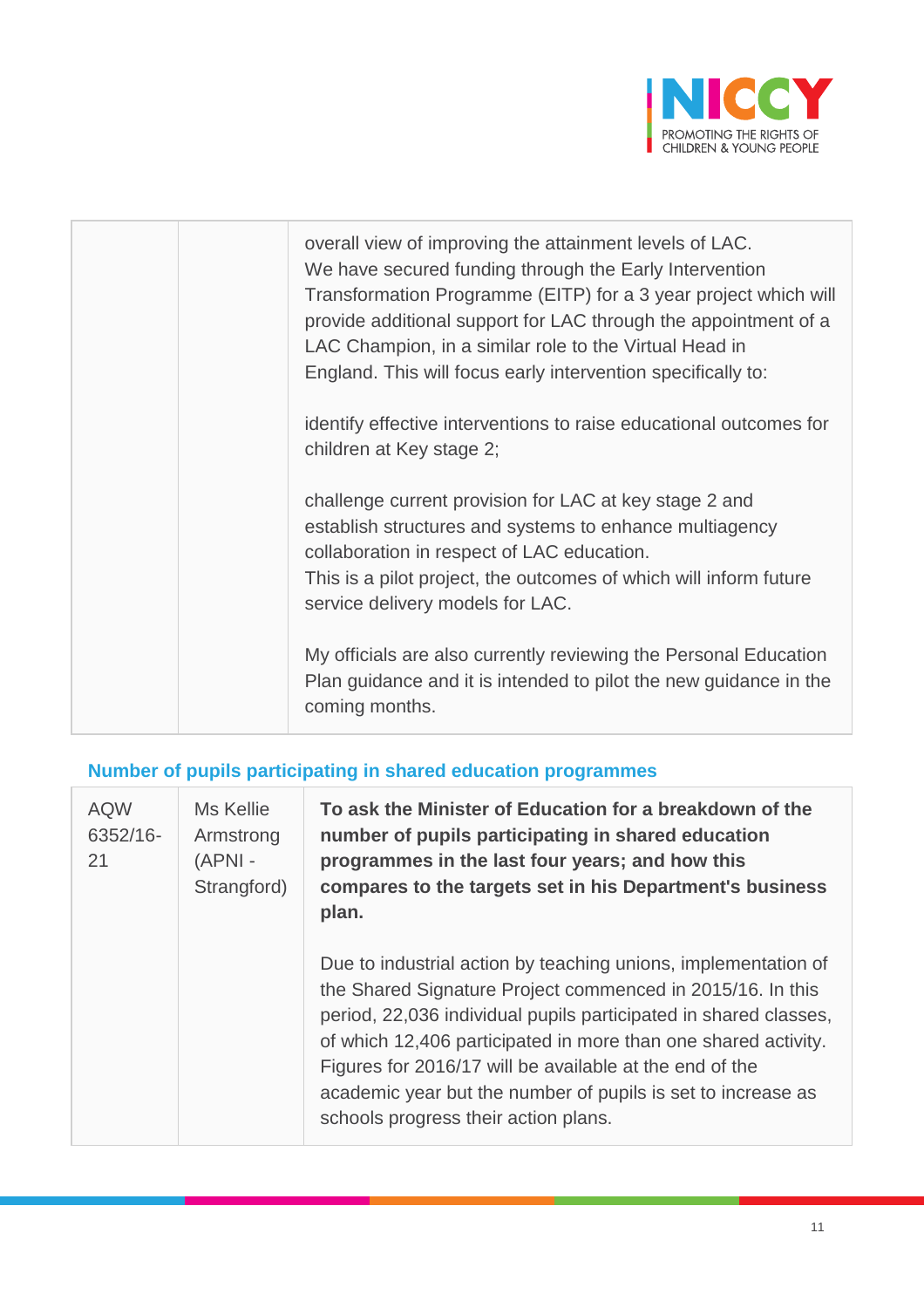

|  | Targets set in the business case in respect of increasing the<br>number of young people participating in shared education are<br>based on "maintaining the percentage of schools engaged in<br>shared education on a whole school basis at 15% rising to<br>20% by 2018/19 and maintaining the percentage of schools<br>involving more than one class at 13% increasing to 80% by<br>2018/19 rather than on individual numbers of pupils." This is<br>measured through the school omnibus survey. Results of the<br>2016 survey are not yet available, but the 2015 survey<br>showed that the percentage of schools engaged on a whole<br>school basis being maintained with the percentage of schools<br>involving more than one class rising to 67.6%. Given the<br>impact of industrial action during this period these are |
|--|--------------------------------------------------------------------------------------------------------------------------------------------------------------------------------------------------------------------------------------------------------------------------------------------------------------------------------------------------------------------------------------------------------------------------------------------------------------------------------------------------------------------------------------------------------------------------------------------------------------------------------------------------------------------------------------------------------------------------------------------------------------------------------------------------------------------------------|
|  | encouraging results.                                                                                                                                                                                                                                                                                                                                                                                                                                                                                                                                                                                                                                                                                                                                                                                                           |

# **Interfaces and co-operation in special educational needs framework**

| <b>AQW</b><br>6310/16-<br>21 | Ms Carla<br>Lockhart<br>(DUP -<br>Upper<br>Bann) | To ask the Minister of Education to detail the work<br>undertaken to date by the Health and Education Interface<br>Project Board to improve the interfaces and co-operation in<br>the special educational needs framework.                                                                                 |
|------------------------------|--------------------------------------------------|------------------------------------------------------------------------------------------------------------------------------------------------------------------------------------------------------------------------------------------------------------------------------------------------------------|
|                              |                                                  | The Education and Health Interfaces Project Board was<br>established in June 2016 in order to consider, over time, the<br>education and health interfaces within the special educational<br>needs (SEN) framework.                                                                                         |
|                              |                                                  | The Board's first project, the "Notification, Referral and Statutory<br>Assessment" Project, was also initiated at this time and is<br>expected to be completed by April 2017. This first project will<br>build on and complement the work commenced by an<br>Education/Health working group in June 2015. |
|                              |                                                  | This working group was established to facilitate engagement<br>between the education and health sectors to understand and                                                                                                                                                                                  |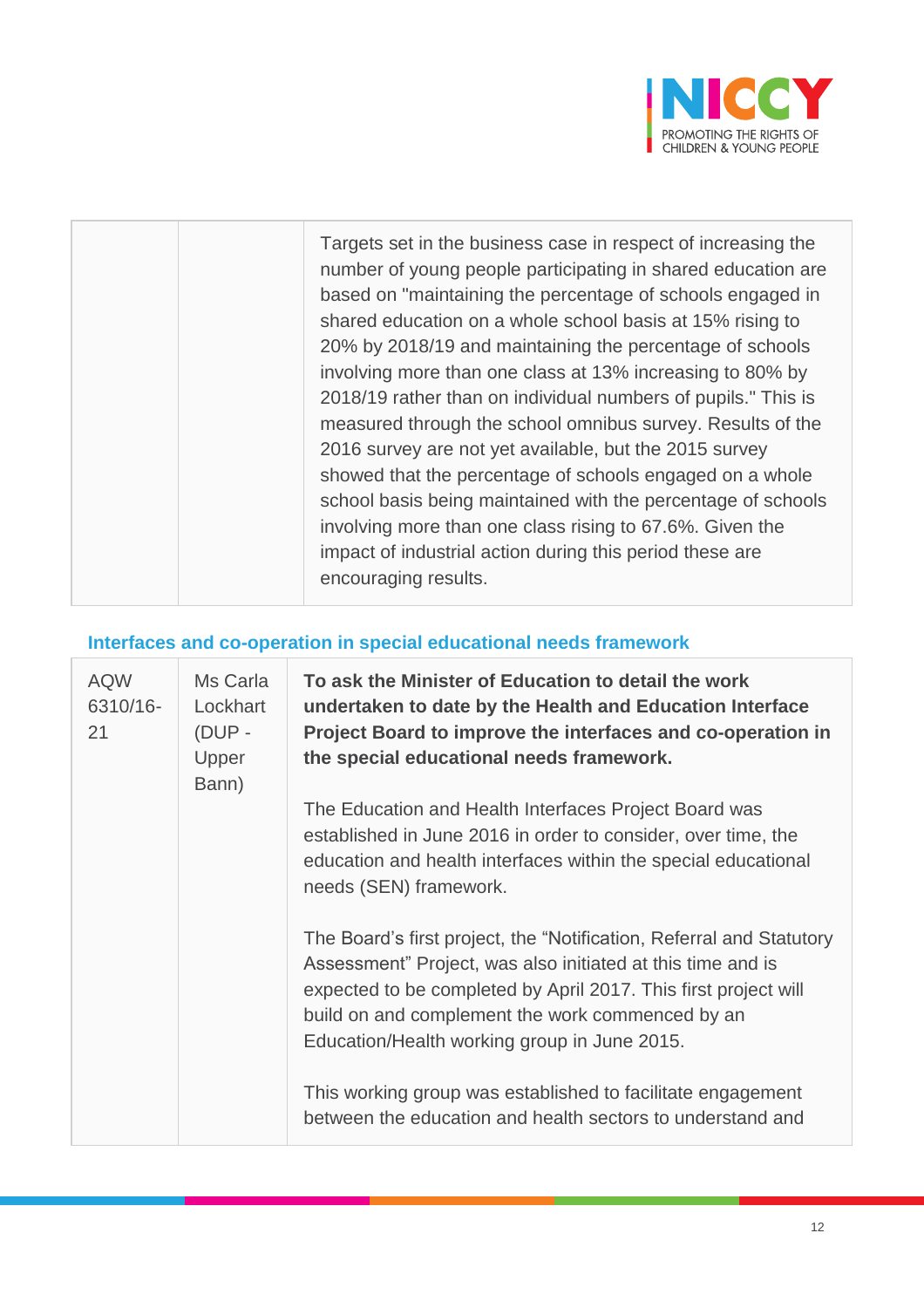

| address delays in the provision of Health<br>and Social Care (HSC) Trust advice to the Education Authority<br>(EA) within the statutory special educational needs<br>(SEN) assessment process.                                                                                                                                                           |
|----------------------------------------------------------------------------------------------------------------------------------------------------------------------------------------------------------------------------------------------------------------------------------------------------------------------------------------------------------|
| The working group met on four occasions from June 2015 to<br>June 2016 and identified actions to be taken forward by the EA<br>and HSC Trusts to help reduce the timeframe for the provision<br>of medical advice.                                                                                                                                       |
| Outputs from this work have included the development of a<br>proposed new HSC Trust common pathway for dealing with<br>requests for medical advice; greater sharing of EA information to<br>assist the Trusts in their advice giving role; work to develop<br>common documentation for medical advice; and use of<br>electronic transfer of information. |
| It is anticipated that further time-bound education and<br>health interface projects within the SEN framework will be<br>considered by the Project Board, including Annual Review and<br>Reassessment; and Transition Planning, and that further project<br>teams would be established to take forward each piece of work.                               |

# **Health and Education Interface Project Board**

| <b>AQW</b><br>6308/16-<br>21 | Ms Carla<br>Lockhart<br>$(DUP -$<br>Upper | To ask the Minister of Education to detail how many times<br>the Health and Education Interface Project Board has met<br>since the implementation of the Autism Act (NI) 2011. |
|------------------------------|-------------------------------------------|--------------------------------------------------------------------------------------------------------------------------------------------------------------------------------|
|                              | Bann)                                     | The Education and Health Interfaces Project Board was<br>established in June 2016 and is expected to have its first<br>meeting late November/early December.                   |
|                              |                                           | The Project Board will oversee and provide strategic input and<br>direction to a number of time-bound projects to improve the                                                  |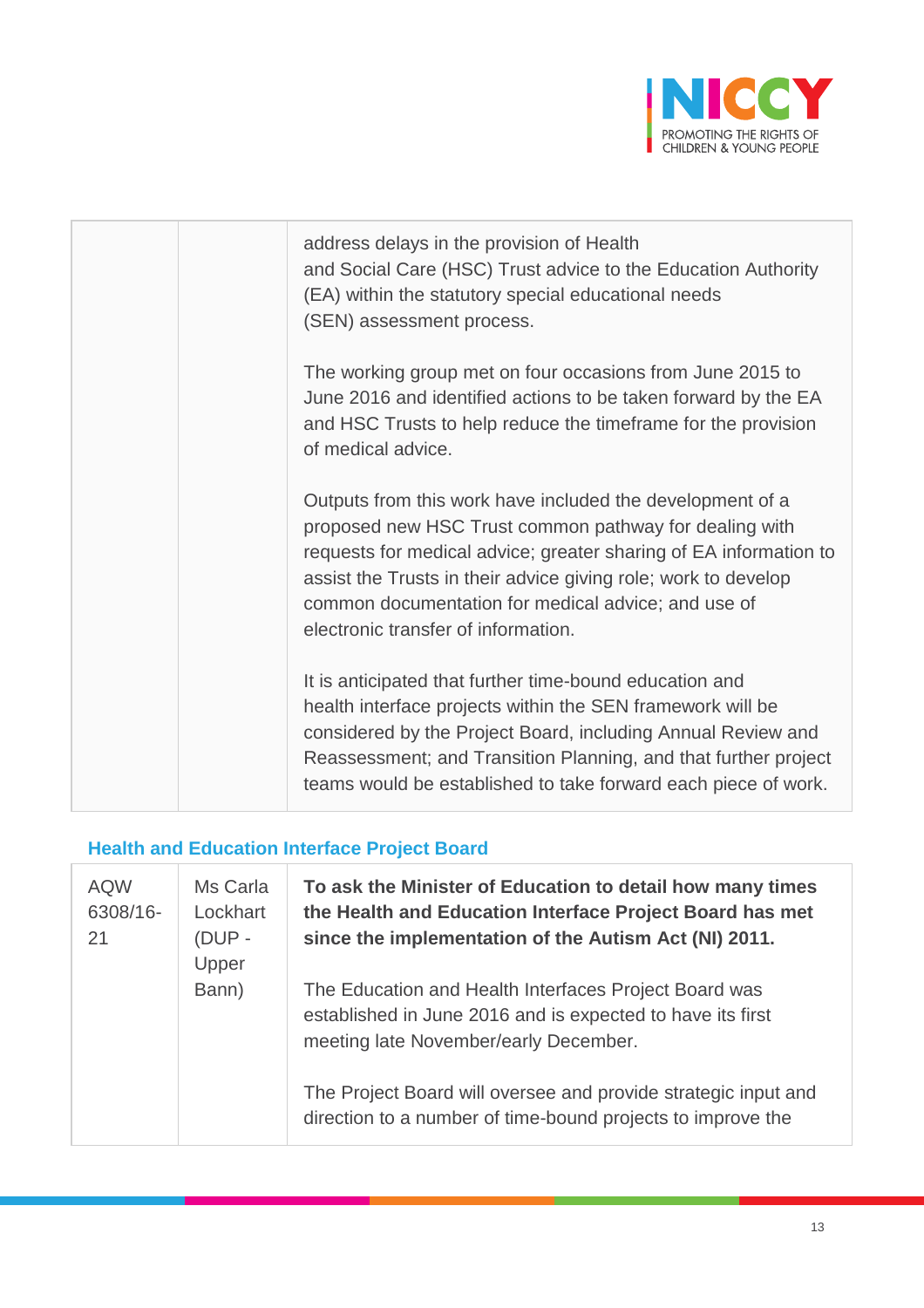

# **Baseline funding for childcare in 2017-18**

| <b>AQW</b><br>6223/16-<br>21 | Ms<br>Catherine<br><b>Seeley</b><br>$(SF -$<br>Upper<br>Bann) | To ask the Minister of Education, given that no baseline<br>funding exists for 2016-17 and since childcare funding<br>relies on bids in the Monitoring Rounds, to outline what<br>plans he has to ensure baseline funding for childcare in<br>2017-18.                                                                  |
|------------------------------|---------------------------------------------------------------|-------------------------------------------------------------------------------------------------------------------------------------------------------------------------------------------------------------------------------------------------------------------------------------------------------------------------|
|                              |                                                               | Funding for childcare to date has been allocated during<br>Monitoring Rounds from funds set aside by the Executive as<br>part of the Budget process.                                                                                                                                                                    |
|                              |                                                               | I hope to bring forward the full version of the Childcare Strategy<br>to my Executive colleagues in the coming months, having taken<br>account of the many consultation responses received, the<br>Programme for Government and the new opportunities that now<br>exist to align childcare and Early Years initiatives. |
|                              |                                                               | The budget for the final Childcare Strategy will be determined in<br>the context of this process, along with the Executive's<br>agreement of the overall 2017-18 Budget.                                                                                                                                                |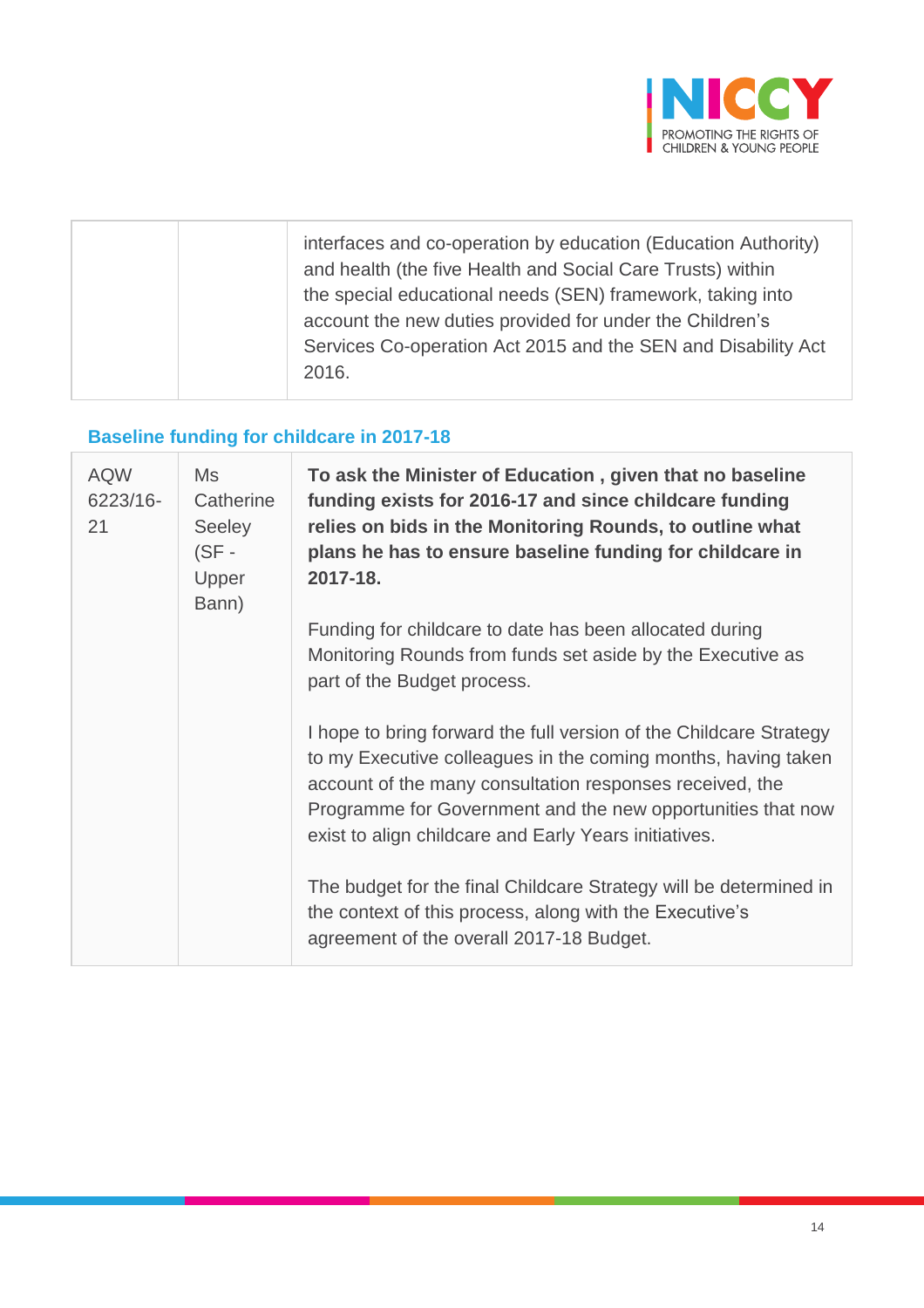

#### **Intervention to address increase in suicide**

| <b>AQW</b><br>6202/16-<br>21 | Ms Carla<br>Lockhart<br>(DUP -<br>Upper<br>Bann) | To ask the Minister of Education what intervention is being<br>made at (i) primary; and (ii) post-primary level to address<br>the increase in suicide.                                                                                                                                                                                                                                                                                                                                                                                |
|------------------------------|--------------------------------------------------|---------------------------------------------------------------------------------------------------------------------------------------------------------------------------------------------------------------------------------------------------------------------------------------------------------------------------------------------------------------------------------------------------------------------------------------------------------------------------------------------------------------------------------------|
|                              |                                                  | The Department of Education is very aware of the pressures<br>facing young people today and works closely with schools to<br>promote positive mental health and wellbeing of pupils and<br>has provided a range of support. This includes:<br>Suicide prevention guidance for schools was published in March<br>2016 which focuses on supporting schools in reducing the<br>incidence of suicide and self-harm. Additional resources on<br>suicide and self harm have also been developed and issued to<br>schools in September 2016. |
|                              |                                                  | A "Guide to Managing Critical Incidents in Schools" along with a<br>supporting DVD was published on 10 February 2014 to help<br>schools be prepared for a critical incident and to ensure<br>effective management and support before, during and after the<br>event.                                                                                                                                                                                                                                                                  |
|                              |                                                  | The Independent Counselling Service for Schools (ICSS) offers<br>support for pupils of post primary age and provides in excess of<br>39,000 counselling sessions annually.                                                                                                                                                                                                                                                                                                                                                            |
|                              |                                                  | The Revised Curriculum for primary and post-primary schools<br>has elements designed to develop the young person as an<br>individual and to make them aware of the stressors in their lives<br>and help build their capacity to deal with them.                                                                                                                                                                                                                                                                                       |
|                              |                                                  | The "iMatter" Programme includes resources intended to<br>support the entire school community to be engaged in promoting<br>resilient emotional health for all pupils. The resources are<br>designed for young people in post-primary school and provide<br>hints and tips on coping with emotional issues, including useful                                                                                                                                                                                                          |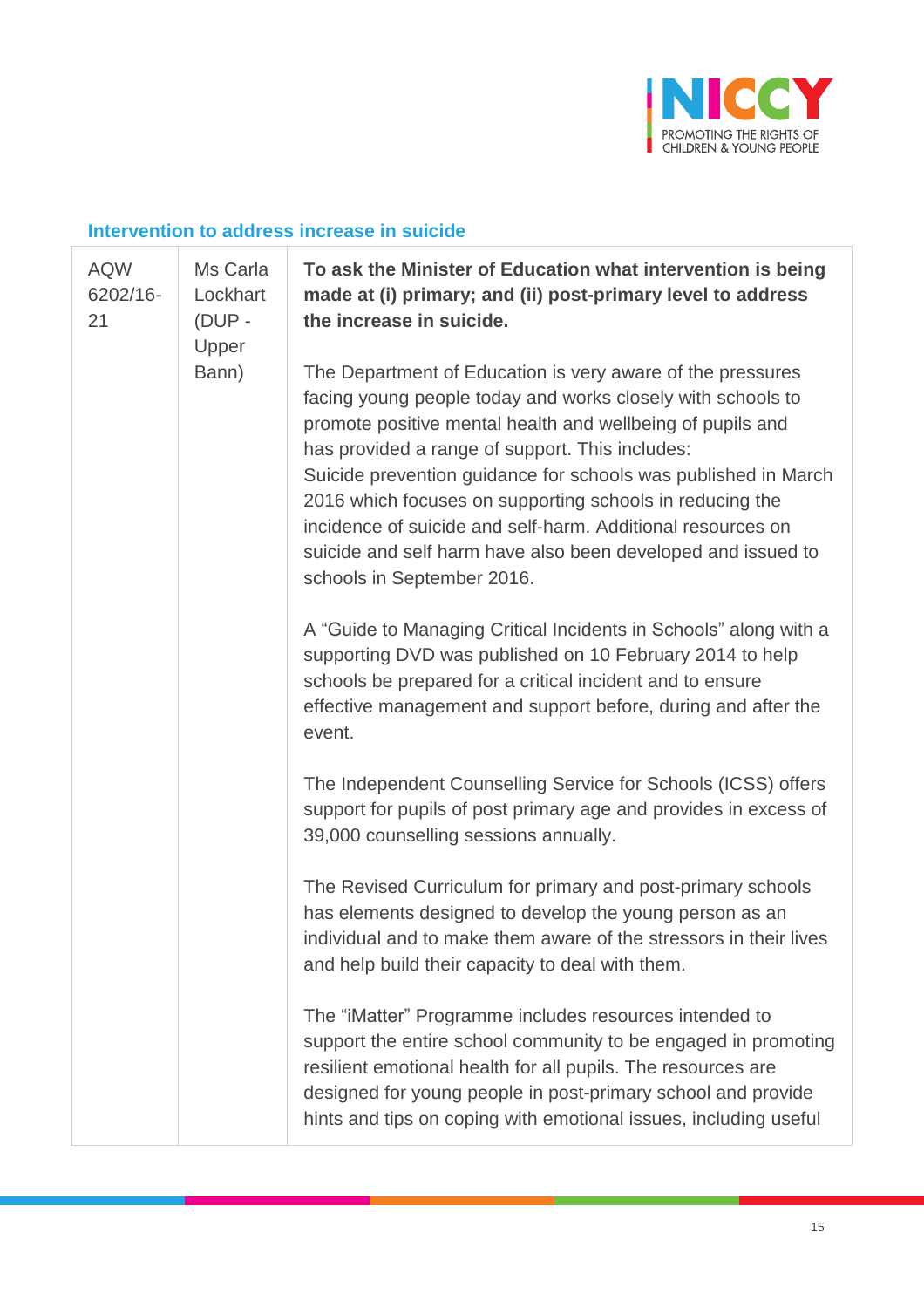

| telephone numbers, websites and details of organisations that<br>can provide assistance for particular problems.                                                                                                                                                                                                     |
|----------------------------------------------------------------------------------------------------------------------------------------------------------------------------------------------------------------------------------------------------------------------------------------------------------------------|
| The Department of Education is a member of and funds the<br>local Anti-Bullying Forum (NIABF) which brings together local<br>statutory and voluntary organisations to help schools and<br>organisations working with young people to develop appropriate<br>strategies to prevent and deal with bullying behaviours. |

# **Special Educational Needs provision post school**

| <b>AQW</b><br>6250/16-<br>21 | Mr Oliver<br><b>McMullan</b><br>(SF - East<br>Antrim) | To ask the Minister of Education, pursuant of AQW<br>4978/16-21, who has responsibility of Special Educational<br>Needs provision in education, employment and training for<br>people with learning disabilities post-school.                                                        |
|------------------------------|-------------------------------------------------------|--------------------------------------------------------------------------------------------------------------------------------------------------------------------------------------------------------------------------------------------------------------------------------------|
|                              |                                                       | It is my understanding that responsibility for special educational<br>needs provision in education, employment and training for<br>people with learning disabilities once they leave school would<br>fall to two Departments.                                                        |
|                              |                                                       | The Department for the Economy has responsibility for Further<br>and Higher Education, Employment and Skills Programmes,<br>European Social Fund projects and Careers Service.<br>The Department for Communities has responsibility for the<br><b>Disability Employment Service.</b> |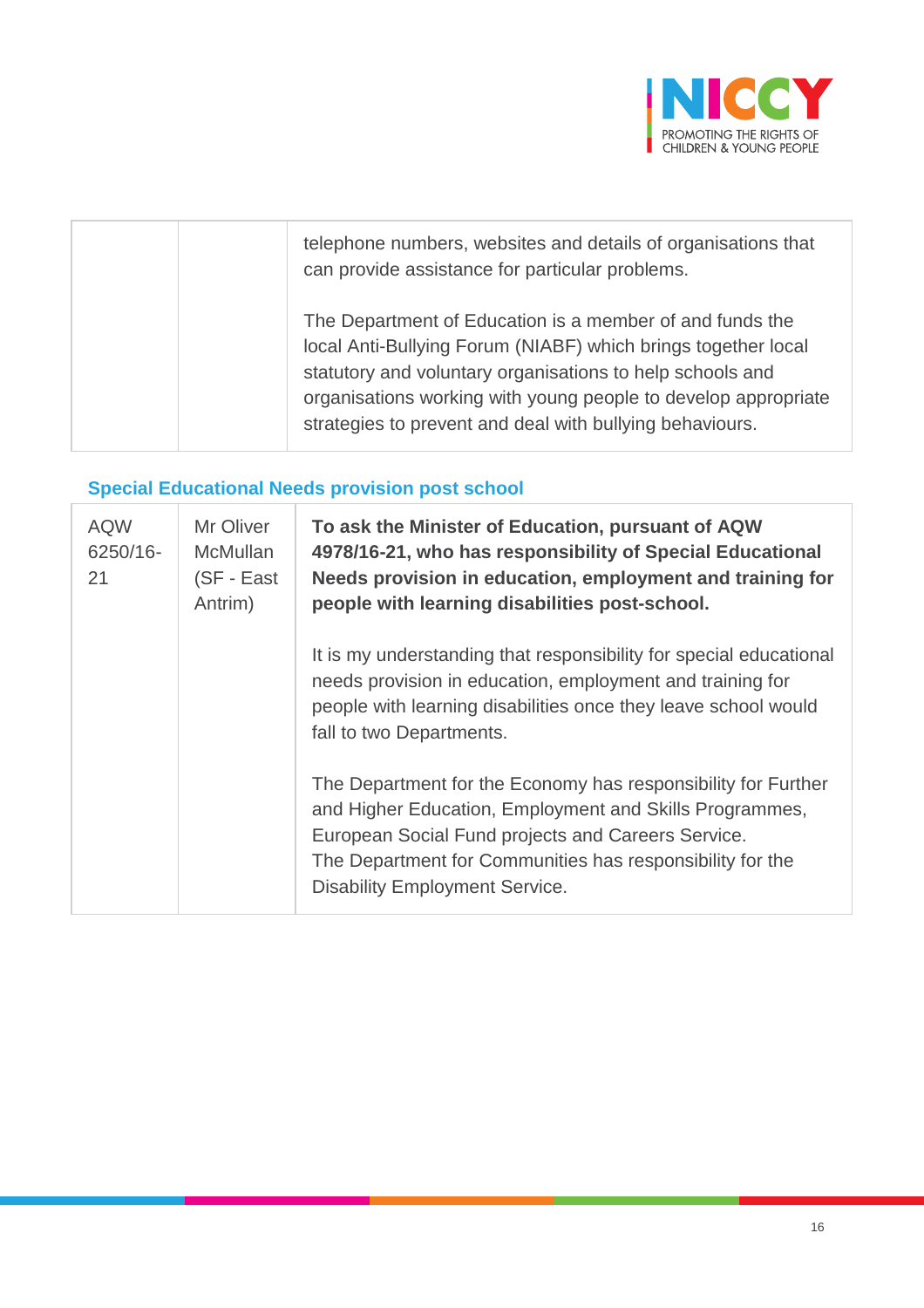

#### **Addressing the increase in suicide**

| <b>AQW</b><br>6202/16-<br>21 | Ms Carla<br>Lockhart<br>(DUP -<br>Upper | To ask the Minister of Education what intervention is being<br>made at (i) primary; and (ii) post-primary level to address<br>the increase in suicide.                                                                                                                                                                                                                                                                                                                                                                                |
|------------------------------|-----------------------------------------|---------------------------------------------------------------------------------------------------------------------------------------------------------------------------------------------------------------------------------------------------------------------------------------------------------------------------------------------------------------------------------------------------------------------------------------------------------------------------------------------------------------------------------------|
|                              | Bann)                                   | The Department of Education is very aware of the pressures<br>facing young people today and works closely with schools to<br>promote positive mental health and wellbeing of pupils and<br>has provided a range of support. This includes:<br>Suicide prevention guidance for schools was published in March<br>2016 which focuses on supporting schools in reducing the<br>incidence of suicide and self-harm. Additional resources on<br>suicide and self harm have also been developed and issued to<br>schools in September 2016. |
|                              |                                         | A "Guide to Managing Critical Incidents in Schools" along with a<br>supporting DVD was published on 10 February 2014 to help<br>schools be prepared for a critical incident and to ensure<br>effective management and support before, during and after the<br>event.                                                                                                                                                                                                                                                                  |
|                              |                                         | The Independent Counselling Service for Schools (ICSS) offers<br>support for pupils of post primary age and provides in excess of<br>39,000 counselling sessions annually.                                                                                                                                                                                                                                                                                                                                                            |
|                              |                                         | The Revised Curriculum for primary and post-primary schools<br>has elements designed to develop the young person as an<br>individual and to make them aware of the stressors in their lives<br>and help build their capacity to deal with them.                                                                                                                                                                                                                                                                                       |
|                              |                                         | The "iMatter" Programme includes resources intended to<br>support the entire school community to be engaged in promoting<br>resilient emotional health for all pupils. The resources are<br>designed for young people in post-primary school and provide<br>hints and tips on coping with emotional issues, including useful                                                                                                                                                                                                          |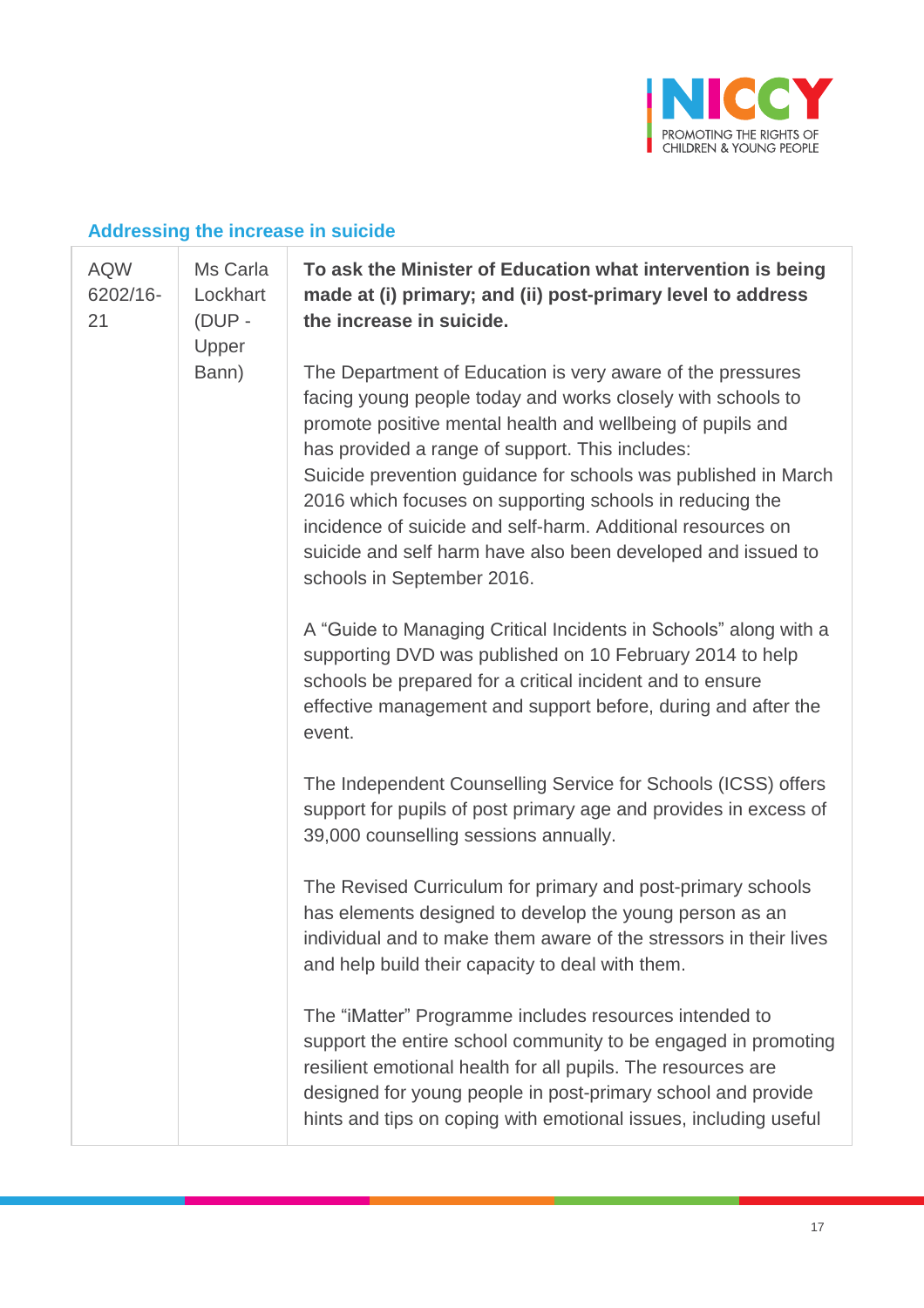

| telephone numbers, websites and details of organisations that<br>can provide assistance for particular problems.                                                                                                                                                                                                     |
|----------------------------------------------------------------------------------------------------------------------------------------------------------------------------------------------------------------------------------------------------------------------------------------------------------------------|
| The Department of Education is a member of and funds the<br>local Anti-Bullying Forum (NIABF) which brings together local<br>statutory and voluntary organisations to help schools and<br>organisations working with young people to develop appropriate<br>strategies to prevent and deal with bullying behaviours. |

# **Measures to inform school children of the dangers of sexting**

| <b>AQW</b><br>6178/16-<br>21 | Mr Roy<br><b>Beggs</b><br>(UUP -<br>East | To ask the Minister of Education to outline what measures<br>are in place to inform school children of the dangers relating<br>to sexting.                                                                                                                                                                                                                                                                                                                                                                                                                                           |
|------------------------------|------------------------------------------|--------------------------------------------------------------------------------------------------------------------------------------------------------------------------------------------------------------------------------------------------------------------------------------------------------------------------------------------------------------------------------------------------------------------------------------------------------------------------------------------------------------------------------------------------------------------------------------|
|                              | Antrim)                                  | In September 2015, my Department issued a leaflet produced by<br>the Safeguarding Board NI on 'Sexting and the Law' to all schools<br>and education partners.                                                                                                                                                                                                                                                                                                                                                                                                                        |
|                              |                                          | There is also a range of help and information available from the<br>websites of voluntary and charity agencies such<br>as Barnardos and NSPCC. The Safety Centre on the National<br>Crime Agency Children Exploitation and Online Protection (NCA<br>CEOP) site, has a section entitled 'ThinkUKnow' which contains<br>information aimed specifically at different age groups as well as<br>parents and carers such as an animated short film entitled<br>'NudeSelfies: What Parents and Carers Need to Know'. My<br>Department has links to all these organisations on its webpage. |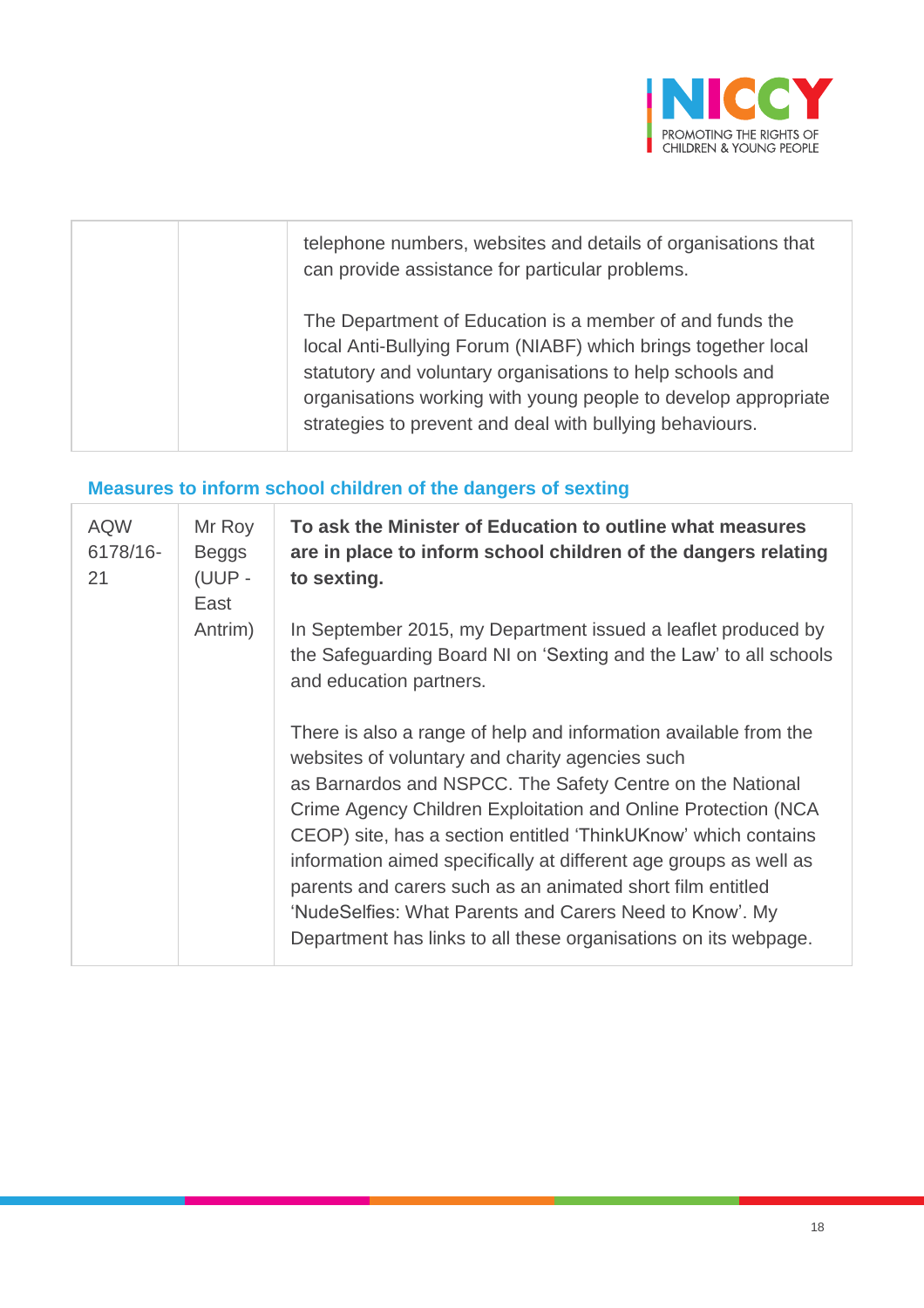

# **Update on paediatric cardiac services**

| <b>AQO</b><br>$622/16 -$<br>21    | Mr<br>Robin<br>Swann | To ask the Minister of Health for an update on paediatric<br>cardiac services.                                                                                                                                                                                                                                                                                                                                                                                                                                                                                                                                                                                                                                                                                                                                                                                                                                                                                                                                                               |
|-----------------------------------|----------------------|----------------------------------------------------------------------------------------------------------------------------------------------------------------------------------------------------------------------------------------------------------------------------------------------------------------------------------------------------------------------------------------------------------------------------------------------------------------------------------------------------------------------------------------------------------------------------------------------------------------------------------------------------------------------------------------------------------------------------------------------------------------------------------------------------------------------------------------------------------------------------------------------------------------------------------------------------------------------------------------------------------------------------------------------|
| (UUP -<br><b>North</b><br>Antrim) |                      | In July I visited Our Lady's Children's Hospital in Crumlin to<br>announce, along with Minister Simon Harris, our joint commitment<br>and investment of up to £42m in the development of the all-island<br>Congenital Heart Disease Network. This will allow the all-island<br>Network Board to implement its plan for a world class CHD network<br>over the next 5 years.                                                                                                                                                                                                                                                                                                                                                                                                                                                                                                                                                                                                                                                                   |
|                                   |                      | The plan envisages completing the phased implementation of the<br>transfer of all urgent surgical cases from the north to OLCHC<br>between now and the end of 2017 and all elective surgical cases<br>by the end of 2018. Ensuring that the plan remains on course will<br>remain high on my agenda for future discussions with Minister<br>Harris.                                                                                                                                                                                                                                                                                                                                                                                                                                                                                                                                                                                                                                                                                          |
|                                   |                      | It is important to emphasise the place of the Belfast Trust within<br>that plan – I want to see children getting the diagnostic and post-<br>surgical care they need as close to home as possible, and that is<br>why part of the funding commitment included £1m to further<br>develop the specialist Children's Heart Centre at the Clark Clinic.<br>The purpose of this network is to deliver benefits for children<br>throughout Ireland through mutual collaboration and I am pleased<br>to report that Our Lady's has now received the committed funding<br>from the Health Department in the South to begin moving towards<br>a single all-island waiting list for catheterisations by Spring 2017. To<br>me this will be a sign of real progress for the two systems working<br>together to benefit patients and families. Children from the North<br>and South will have their procedures carried out in the new state of<br>the art hybrid lab in Our Lady's which I had the pleasure of formally<br>opening with Minister Harris. |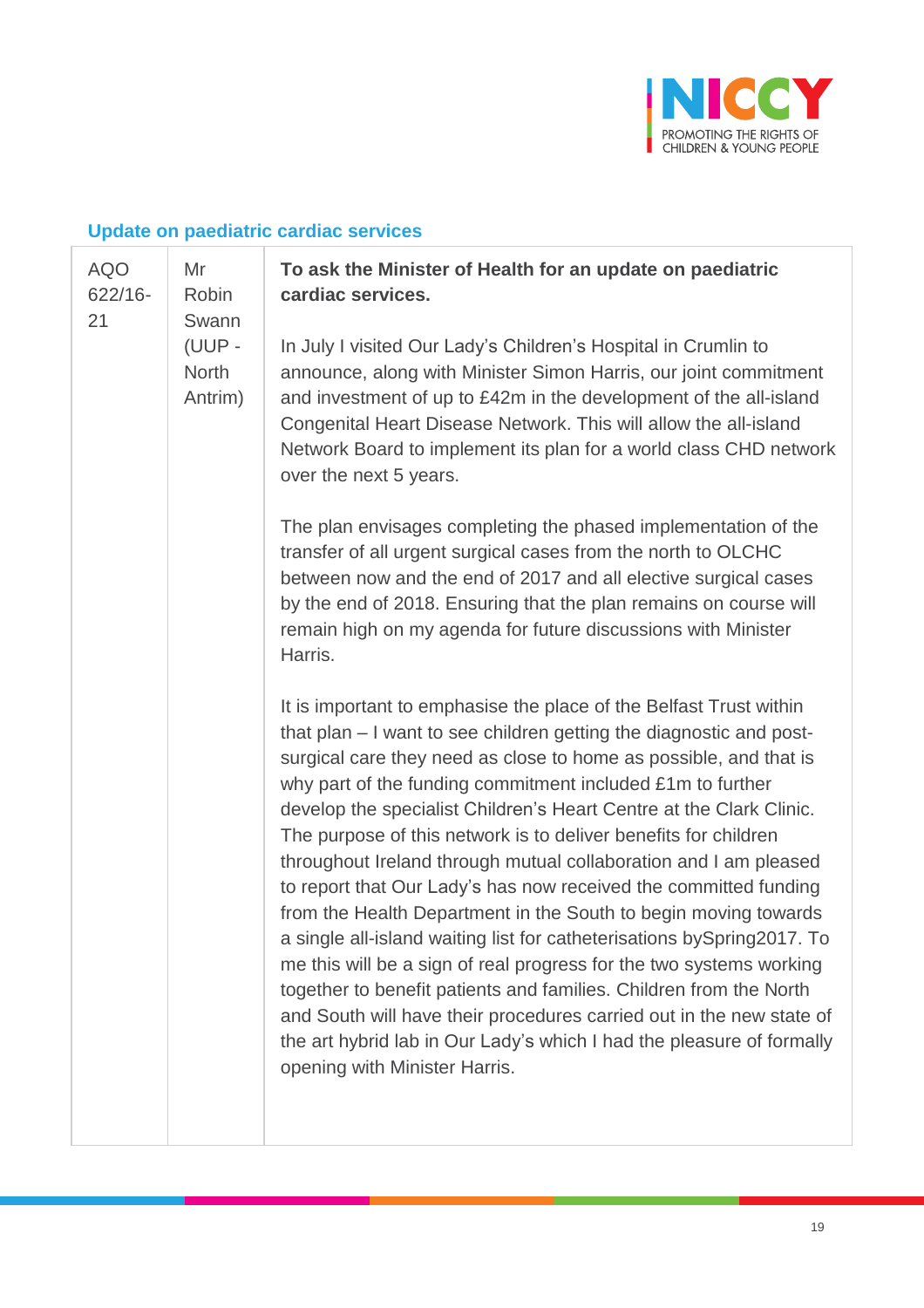

|  | Whilst good progress is being made, I am conscious that we<br>remain reliant on the majority of urgent and elective procedures for<br>local children still being carried out by specialist heart centres in<br>England, until sufficient capacity can be developed in Dublin. In the<br>interim the Belfast Trust will continue to operate a service level<br>agreement with OLCHC to provide emergency surgical treatment in<br>OLCHC for patients from the North.                                    |
|--|--------------------------------------------------------------------------------------------------------------------------------------------------------------------------------------------------------------------------------------------------------------------------------------------------------------------------------------------------------------------------------------------------------------------------------------------------------------------------------------------------------|
|  | It is of central importance for the families to be able to have world<br>class surgery here on the island of Ireland without the upheaval of<br>additional travel. The Network implementation plan and the funding<br>is now in place to deliver this so I want to see concerted action by<br>the Network on increasing the surgical capacity in Our Lady's in<br>line with its plan, whilst acknowledging that there will be constraints<br>outside the direct control of the Network to be overcome. |

### **Ensuring patients' views are taken into account during changes of health and social care**

| <b>AQO</b><br>$612/16 -$<br>21 | Mr Philip<br>McGuigan<br>$(SF -$<br><b>North</b> | To ask the Minister of Health how she will ensure that<br>patients' views are taken into account during the<br>transformation of health and social care.                                                                                                                                                                                                                                                         |
|--------------------------------|--------------------------------------------------|------------------------------------------------------------------------------------------------------------------------------------------------------------------------------------------------------------------------------------------------------------------------------------------------------------------------------------------------------------------------------------------------------------------|
|                                | Antrim)                                          | Securing better health and well being outcomes for patients and<br>other people who use health and social care services will be at<br>the centre of the transformation programme that I have<br>announced.                                                                                                                                                                                                       |
|                                |                                                  | The experiences and needs of service users and their<br>families will therefore be at the forefront of shaping our new<br>service model. I am therefore committed to ensuring that the<br>HSC works in partnership with service users to design and<br>implement the lasting and meaningful changes we need to<br>improve the health outcomes for our population. This is what I<br>mean by delivering together. |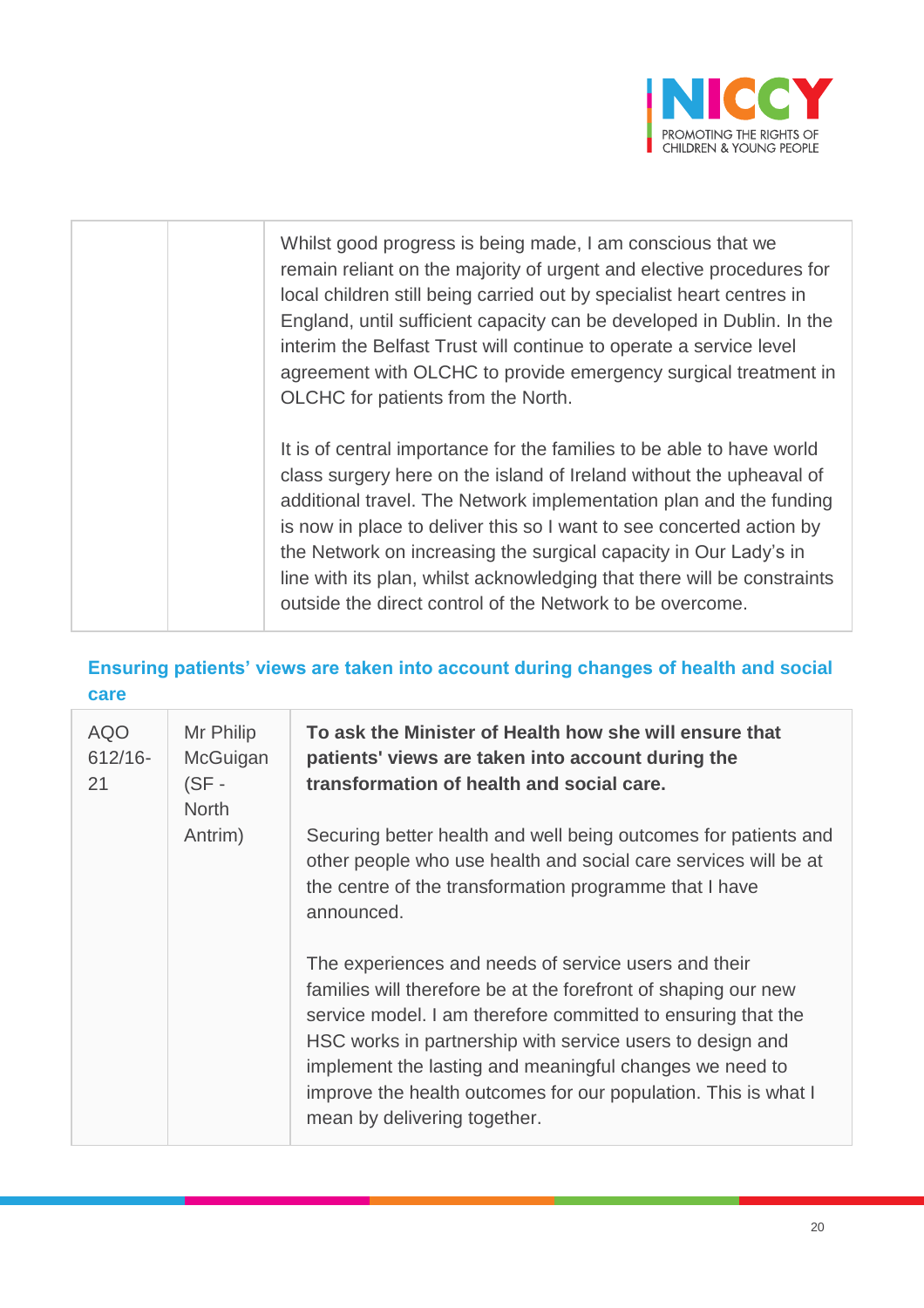

| This new way of engaging patients is built on the principle of co-<br>production. Co-production will underpin how we engage service<br>users in the future in designing new services, new treatment<br>pathways, or at the point of care.                                      |
|--------------------------------------------------------------------------------------------------------------------------------------------------------------------------------------------------------------------------------------------------------------------------------|
| Patients and service users have a vital contribution to make to<br>transformation. I have already embarked on a period of<br>engagement with those who use services, and staff across our<br>HSC to listen to their views on the future of health and social<br>care services. |

#### **Early intervention in speech and language difficulties**

| <b>AQW</b><br>6387/16-<br>21 | Mr Mike<br><b>Nesbitt</b><br>(UUP -<br>Strangford) | To ask the Minister of Health how her Department has<br>identified and responded to the importance of early<br>identification and intervention in speech and language<br>difficulties.                                                         |
|------------------------------|----------------------------------------------------|------------------------------------------------------------------------------------------------------------------------------------------------------------------------------------------------------------------------------------------------|
|                              |                                                    | There are a number of initiatives in place which will enhance<br>early identification and intervention of speech and language<br>difficulties.                                                                                                 |
|                              |                                                    | Speech and Language Therapy clinical pathways have been<br>developed across the region ensuring standardisation of<br>provision based on clinical need.                                                                                        |
|                              |                                                    | Funding has been secured to appoint Allied Health<br>Professional staff in neonatal wards in each Health Trust area,<br>including Speech and Language Therapists; this<br>will help ensure children's needs are assessed at an early<br>stage. |
|                              |                                                    | As part of the Early Intervention Transformation Programme<br>there is now a named Health Visitor aligned to every                                                                                                                             |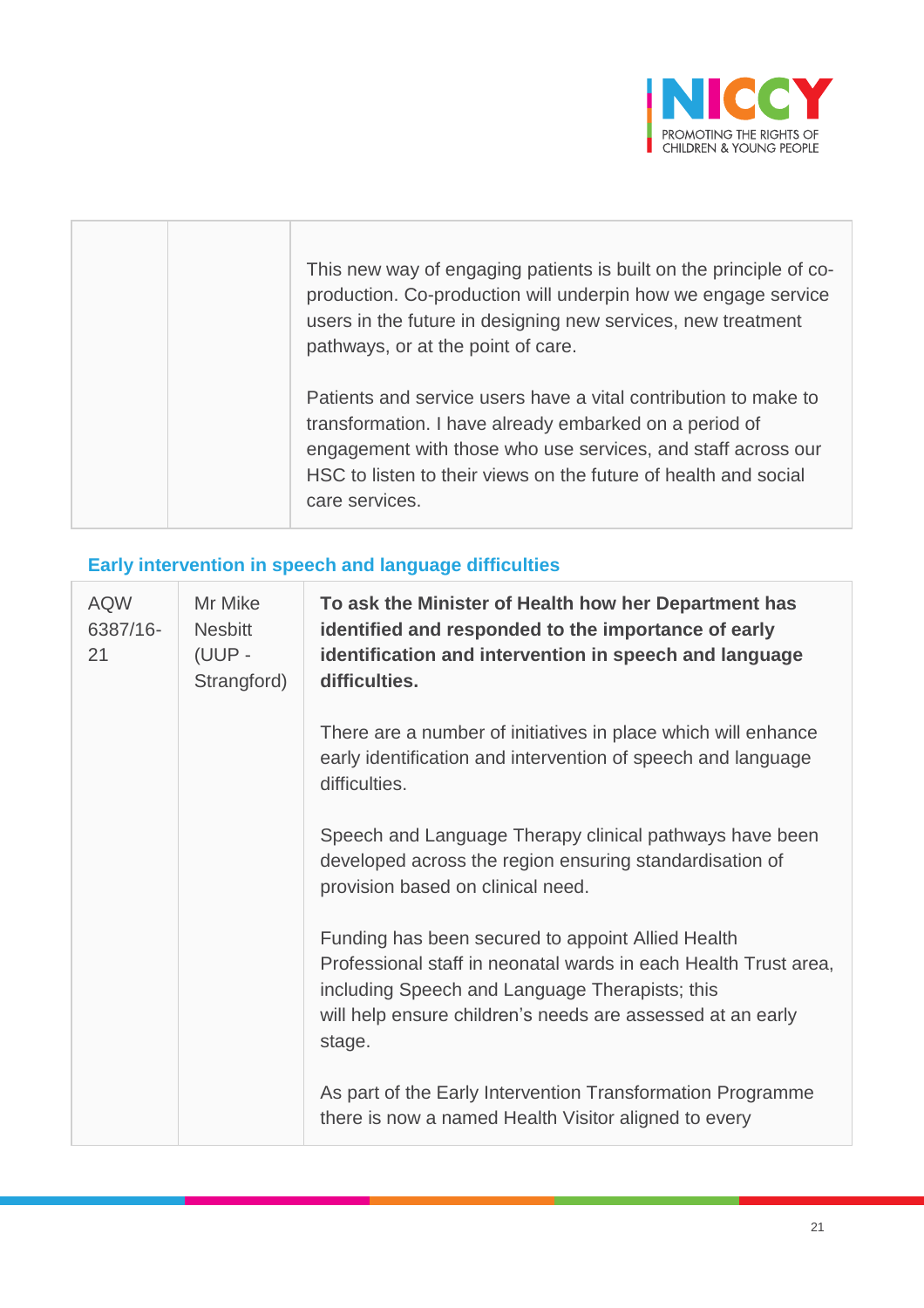

| Department of Education funded education setting in<br>the region. Their role is to support the need of children and<br>signpost them to services including Speech and Language<br>Therapists as necessary.                                                                                                                                                                                                                   |
|-------------------------------------------------------------------------------------------------------------------------------------------------------------------------------------------------------------------------------------------------------------------------------------------------------------------------------------------------------------------------------------------------------------------------------|
| A regional review of Speech and Language Therapy support<br>in Sure Starts has been completed and an evidence based<br>model developed and is currently being implemented. In<br>addition there is now standardised Speech and<br>Language Therapy provision in each Sure Start project across<br>the region. This will enable children in their pre-school years<br>to gain access to early identification and intervention. |

# **Speech and language therapy provision at Tor Bank Special School**

| <b>AQW</b><br>6307/16-<br>21 | Mr<br><b>Chris</b><br>Lyttle<br>(APNI- | To ask the Minister of Health why Belfast Health and Social<br>Care Trust's speech and language therapy provision has<br>been reduced for Tor Bank Special School.                                                                                                                                                                                                                        |
|------------------------------|----------------------------------------|-------------------------------------------------------------------------------------------------------------------------------------------------------------------------------------------------------------------------------------------------------------------------------------------------------------------------------------------------------------------------------------------|
|                              | East<br>Belfast)                       | A part-time speech and language therapy assistant at Tor Bank<br>School has recently resigned, unfortunately this has caused a<br>reduction in capacity. However, action is being taken to address<br>the situation. The recruitment process to fill this position is<br>underway and until this process is completed, this temporary gap<br>is being partially filled by existing staff. |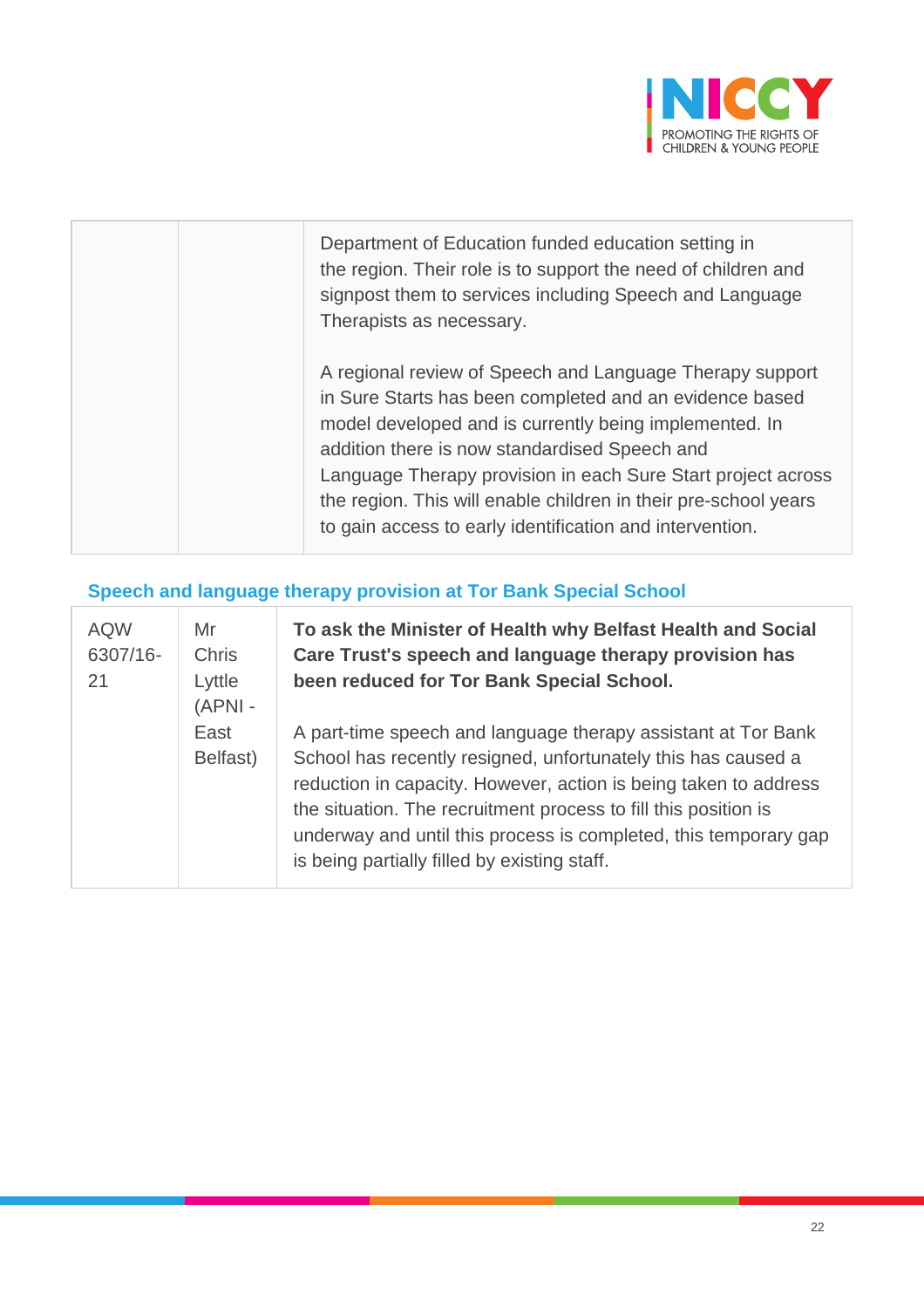

# **Young people with epilepsy and their treatment**

| <b>AQW</b><br>5966/16-<br>21 | Mr<br><b>Ross</b><br>Hussey<br>(UUP -<br>West<br>Tyrone) | To ask the Minister of Health (i) how many people under 18<br>years old are diagnosed with epilepsy in each Health and<br>Social Care Trust area; (ii) how many are being prescibed<br>medication; (iii) what medication is used to treat these<br>young people; and (iv) to list the alternative treatments being<br>used.                                                                                                                                                                          |  |
|------------------------------|----------------------------------------------------------|------------------------------------------------------------------------------------------------------------------------------------------------------------------------------------------------------------------------------------------------------------------------------------------------------------------------------------------------------------------------------------------------------------------------------------------------------------------------------------------------------|--|
|                              |                                                          | Information about the prevalence of people under 18 years old<br>being diagnosed with epilepsy, or being prescribed epilepsy<br>medication, in each Health and Social Care Trust area is not<br>routinely collected by the Department.                                                                                                                                                                                                                                                               |  |
|                              |                                                          | Medication is prescribed in line with NICE guidelines, which<br>dictate that an anti-epileptic drug treatment strategy should be<br>individualised according to the seizure type, epilepsy syndrome,<br>co-medication and co-morbidity, the child, young person or<br>adult's lifestyle, and the preferences of the person and their<br>family and/or carers as appropriate. As the combinations of drugs<br>that can be prescribed are so numerous it is not possible to give<br>a definitive list. |  |
|                              |                                                          | Epilepsy patients can avail of a range of alternative treatments<br>including vagus nerve stimulation, use ofketogenic diets,<br>psychology services, specialist nursing and, if necessary,<br>surgery.                                                                                                                                                                                                                                                                                              |  |
|                              |                                                          | During the Assembly debate on epilepsy on 3 October 2016 I<br>gave an undertaking that officials would look at what information<br>is currently held and whether there would be merit in creating a<br>distinct database for epilepsy patients.                                                                                                                                                                                                                                                      |  |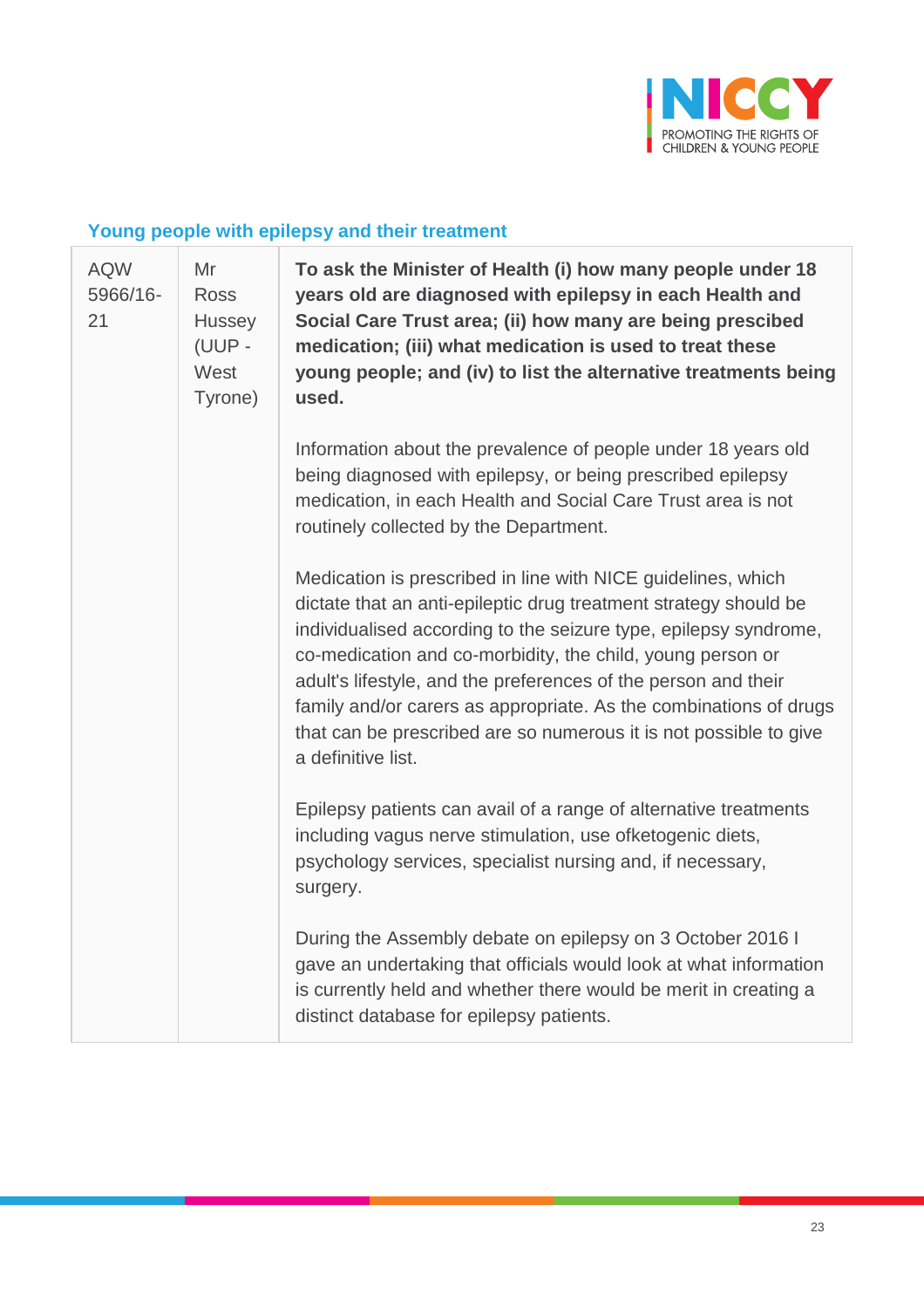

#### **Paediatric intensive care beds**

|  | <b>AQW</b><br>5235/16-<br>21 | Mr<br>Robbie<br><b>Butler</b><br>(UUP -<br>Lagan<br>Valley) | To ask the Minister of Health to detail the number of<br>available and occupied paediatric intensive care beds in<br>each hospital as of 10 October 2016; and for the same<br>period in each of the last five years.<br>Paediatric intensive care beds are only provided within<br>the Royal Belfast Hospital for Sick Children (RBHSC). As such<br>the number of available and occupied beds as at 10th October<br>within the RBHSC is shown in the table below. |              |                |                |      |                   |
|--|------------------------------|-------------------------------------------------------------|-------------------------------------------------------------------------------------------------------------------------------------------------------------------------------------------------------------------------------------------------------------------------------------------------------------------------------------------------------------------------------------------------------------------------------------------------------------------|--------------|----------------|----------------|------|-------------------|
|  |                              |                                                             | <b>Beds</b>                                                                                                                                                                                                                                                                                                                                                                                                                                                       | 10th October |                |                |      |                   |
|  |                              |                                                             |                                                                                                                                                                                                                                                                                                                                                                                                                                                                   | 2012         | 2013           | 2014           | 2015 | 2016              |
|  |                              |                                                             | Available                                                                                                                                                                                                                                                                                                                                                                                                                                                         | 8            | 8              | 12             | 12   | $12 \overline{ }$ |
|  |                              |                                                             | Occupied                                                                                                                                                                                                                                                                                                                                                                                                                                                          | 6            | $\overline{7}$ | $\overline{4}$ | 8    | $\overline{7}$    |

# **Update on urgent heart surgery for children**

| <b>AQW</b><br>5075/16-<br>21 | Mrs Jo-<br>Anne<br>Dobson<br>(UUP -<br>Upper | To ask the Minister of Health what process is in place to<br>enable all urgent heart surgery for children to take place by<br>the end of 2017 in Our Lady's Children's Hospital, Crumlin in<br>the Republic of Ireland.                                                                                                                                                                                                                                                                                                                                                                   |
|------------------------------|----------------------------------------------|-------------------------------------------------------------------------------------------------------------------------------------------------------------------------------------------------------------------------------------------------------------------------------------------------------------------------------------------------------------------------------------------------------------------------------------------------------------------------------------------------------------------------------------------------------------------------------------------|
|                              | Bann)                                        | I refer the Member to my response to AQW 4742/16-21. The<br>£42m investment that I and Minister Simon Harris announced in<br>July 2016 will allow the all-island Congenital Heart Disease<br>Network Board to implement its vision of a world class Network.<br>This includes the phased transfer of all urgent surgical cases<br>from the north to Our Lady's Children's Hospital Crumlin<br>(OLCHC) by the end of 2017, and all elective surgical cases by<br>the end of 2018. This process, which includes a number of<br>essential developments, including the expansion of Intensive |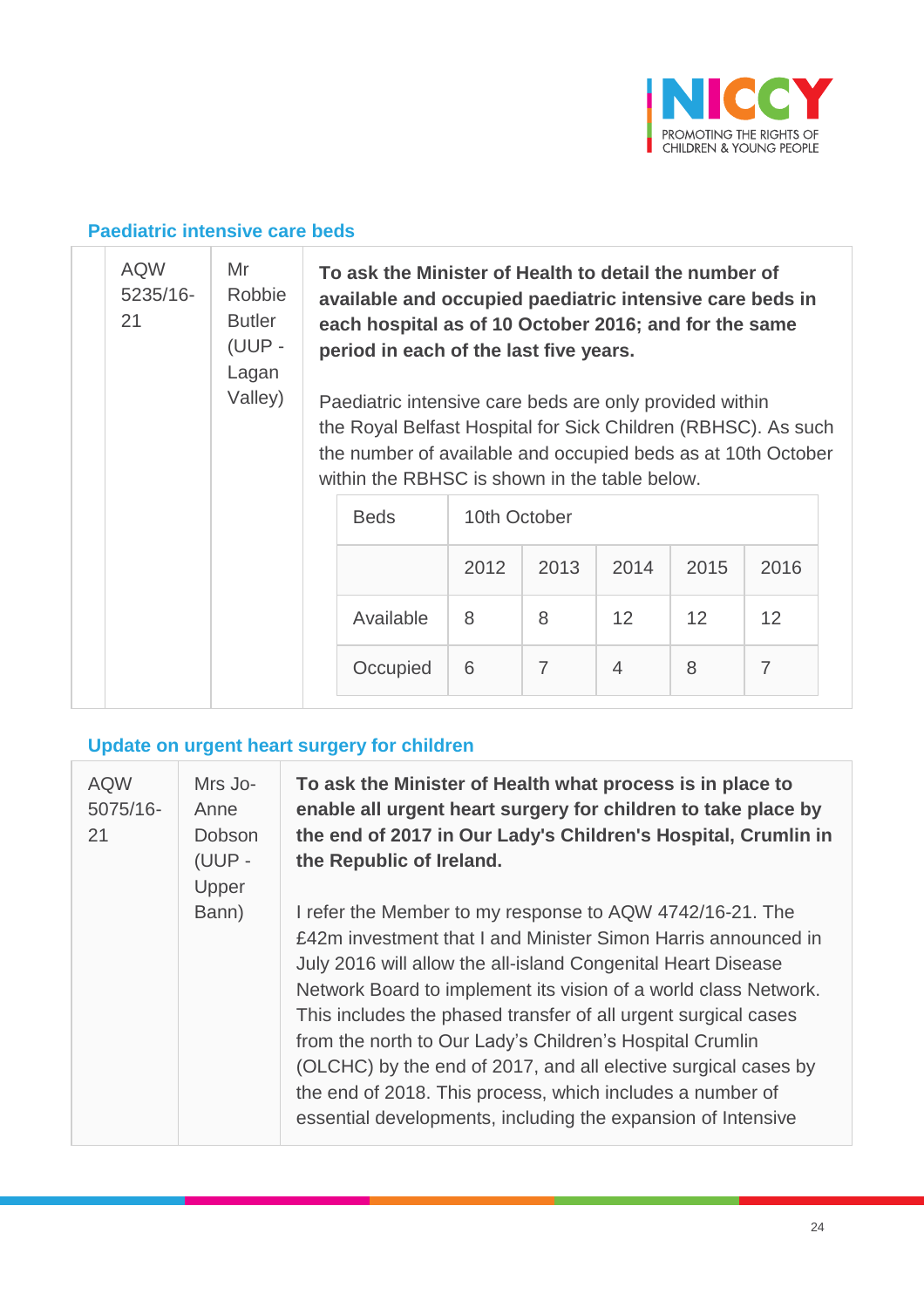

#### **CAMHS across Mid Ulster**

| <b>AQW</b><br>3889/16-<br>21 | Mr Keith<br><b>Buchanan</b><br>$(DUP -$<br>Mid | To ask the Minister of Health what are the current hours of<br>provision for Child and Adolescent Mental Health Services<br>across Mid Ulster.                                                                                                                                                                                                                                                                                                                                                                                                                                                                                                                          |  |  |
|------------------------------|------------------------------------------------|-------------------------------------------------------------------------------------------------------------------------------------------------------------------------------------------------------------------------------------------------------------------------------------------------------------------------------------------------------------------------------------------------------------------------------------------------------------------------------------------------------------------------------------------------------------------------------------------------------------------------------------------------------------------------|--|--|
|                              | Ulster)                                        | Current hours of provision for Child and Adolescent Mental<br>Health Services (CAMHS) are not available on a constituency<br>basis. However, the current hours of provision for CAMHS<br>across the Northern and Southern Trusts, which cover the Mid<br>Ulster area are outlined below:                                                                                                                                                                                                                                                                                                                                                                                |  |  |
|                              |                                                | Northern Health and Social Care Trust<br>CAMHS in the Northern Trust operates from 9am to 5pm<br>service, Monday to Friday and the CRISIS Resolution Home<br>Service Team operate from 9am to 9pm Monday – Friday and<br>10am - 2pm Saturday, Sunday and bank holidays. There are<br>plans for this service to be extended. A protocol between<br>CAMHS and Emergency departments is in operation and any<br>young person presenting with mental health needs should be<br>seen within 2 hours. Young people requiring further CAMHS<br>involvement are seen by CAMHS on the day or those<br>attending after 9pm are given an appointment for the following<br>morning. |  |  |
|                              |                                                | Southern Health and Social Care Trust<br>CAMHS in the Southern Trust provide a 365 day service 9.00                                                                                                                                                                                                                                                                                                                                                                                                                                                                                                                                                                     |  |  |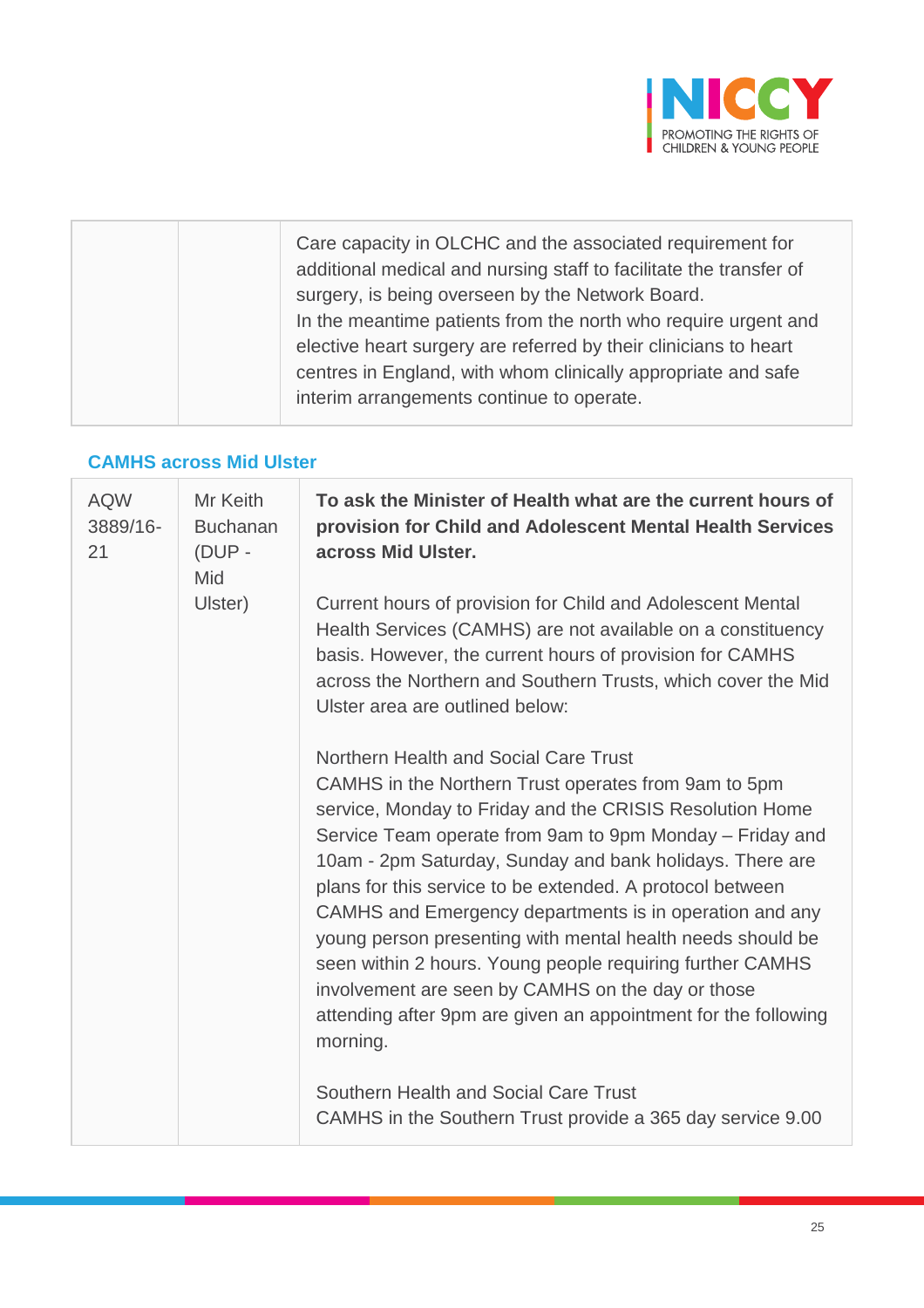

| $am - 7.00$ pm Monday to Friday and $9.00 - 5.00$ pm<br>Weekends and Bank Holidays.                                                                                                                                                                                                                                                                   |
|-------------------------------------------------------------------------------------------------------------------------------------------------------------------------------------------------------------------------------------------------------------------------------------------------------------------------------------------------------|
| CAMHS emergency provision is available to all children and<br>young people, who present to either Emergency Departments<br>within Craigavon Area hospital or Daisy Hill Hospital. A<br>protocol between CAMHS and Emergency departments is in<br>operation and any young person presenting with mental health<br>needs should be seen within 2 hours. |

#### **Access to UNOCINI autism assessments**

| QW<br>3869/16-<br>21 | Ms<br>Catherine<br><b>Seeley</b><br>$(SF -$<br>Upper<br>Bann) | To ask the Minister of Health how parents of children with<br>autism access UNOCINI assessments.                                                                                                                                                                   |  |  |
|----------------------|---------------------------------------------------------------|--------------------------------------------------------------------------------------------------------------------------------------------------------------------------------------------------------------------------------------------------------------------|--|--|
|                      |                                                               | Referrals for Autism Services are normally made by a GP or<br>other health professional following a medical assessment of the<br>child /young person. Referrals are triaged by a Multi-<br>Disciplinary Panel to determine the appropriate service(s)<br>required. |  |  |
|                      |                                                               | Should a Social Work service be required a UNOCINI referral is<br>completed by Autistic Spectrum Disorder practitioners in<br>partnership with families and forwarded to the appropriate<br>Social Work Service.                                                   |  |  |
|                      |                                                               | It is expected that the UNOCINI assessment is done in<br>partnership with the child / young person and parents and their<br>agreement sought.                                                                                                                      |  |  |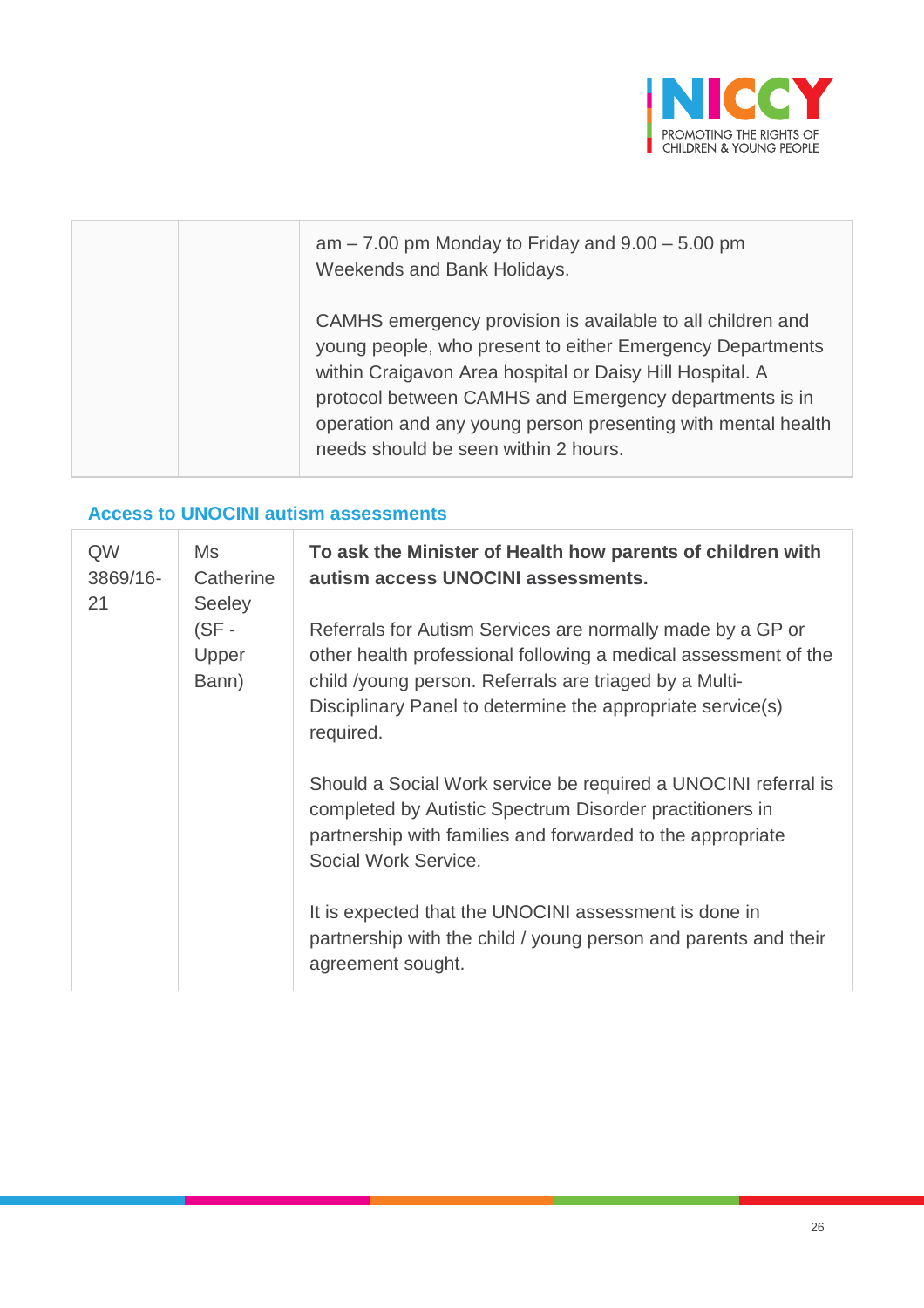

#### **Update on Paediatric Review**

| <b>AQW</b><br>Ms<br>2499/16-<br>Catherine<br>21 |                                          | To ask the Minister of Health for an update on the<br><b>Paediatric Review.</b>                                                                                                                                                                                                                                                                                                                                   |
|-------------------------------------------------|------------------------------------------|-------------------------------------------------------------------------------------------------------------------------------------------------------------------------------------------------------------------------------------------------------------------------------------------------------------------------------------------------------------------------------------------------------------------|
|                                                 | <b>Seeley</b><br>(SF -<br>Upper<br>Bann) | My Department has developed a 'Paediatric Palliative and End<br>of Life Care Strategy' and complementary 'Paediatric Hospital<br>and Community Care Strategy' for 2016-2026. The Strategies<br>are designed to modernise and further improve the standard of<br>treatment and care provided in hospital and community<br>settings, as well as palliative and end of life care for children<br>and their families. |
|                                                 |                                          | As outlined in my vision "Health and Wellbeing 2026 -Delivering<br>Together", I am pleased to confirm that the two strategies will<br>be shortly be published.                                                                                                                                                                                                                                                    |

# **Action to address cyber bullying and cyber criminality**

| <b>AQW</b><br>6316/16-<br>21 | Mr Roy<br><b>Beggs</b><br>(UUP - | To ask the Minister of Justice to outline what action she is<br>taking to address cyber bullying and cyber criminality.                                                                                                                                                                                                                                                                                          |
|------------------------------|----------------------------------|------------------------------------------------------------------------------------------------------------------------------------------------------------------------------------------------------------------------------------------------------------------------------------------------------------------------------------------------------------------------------------------------------------------|
|                              | East<br>Antrim)                  | Whilst technological change and widening choice of digital media<br>presents extensive educational benefits, it also poses<br>considerable challenges in terms of keeping the wider public and<br>vulnerable groups safe from the associated dangers of cyber<br>criminality and of bullying, exploitation and grooming. This is an<br>area where there is a wide range of ongoing work across the<br>Executive. |
|                              |                                  | In respect of cyber bullying, my Department, through the local<br>Policing and Community Safety Partnerships (PCSPs), has done<br>much to develop internet safety and tackle the growing<br>prevalence of cyber bullying and some of its very harmful<br>consequences. PCSPs, in partnership with Health Trusts, the<br>PSNI, Youth Justice Agency and Probation Board, Northern                                 |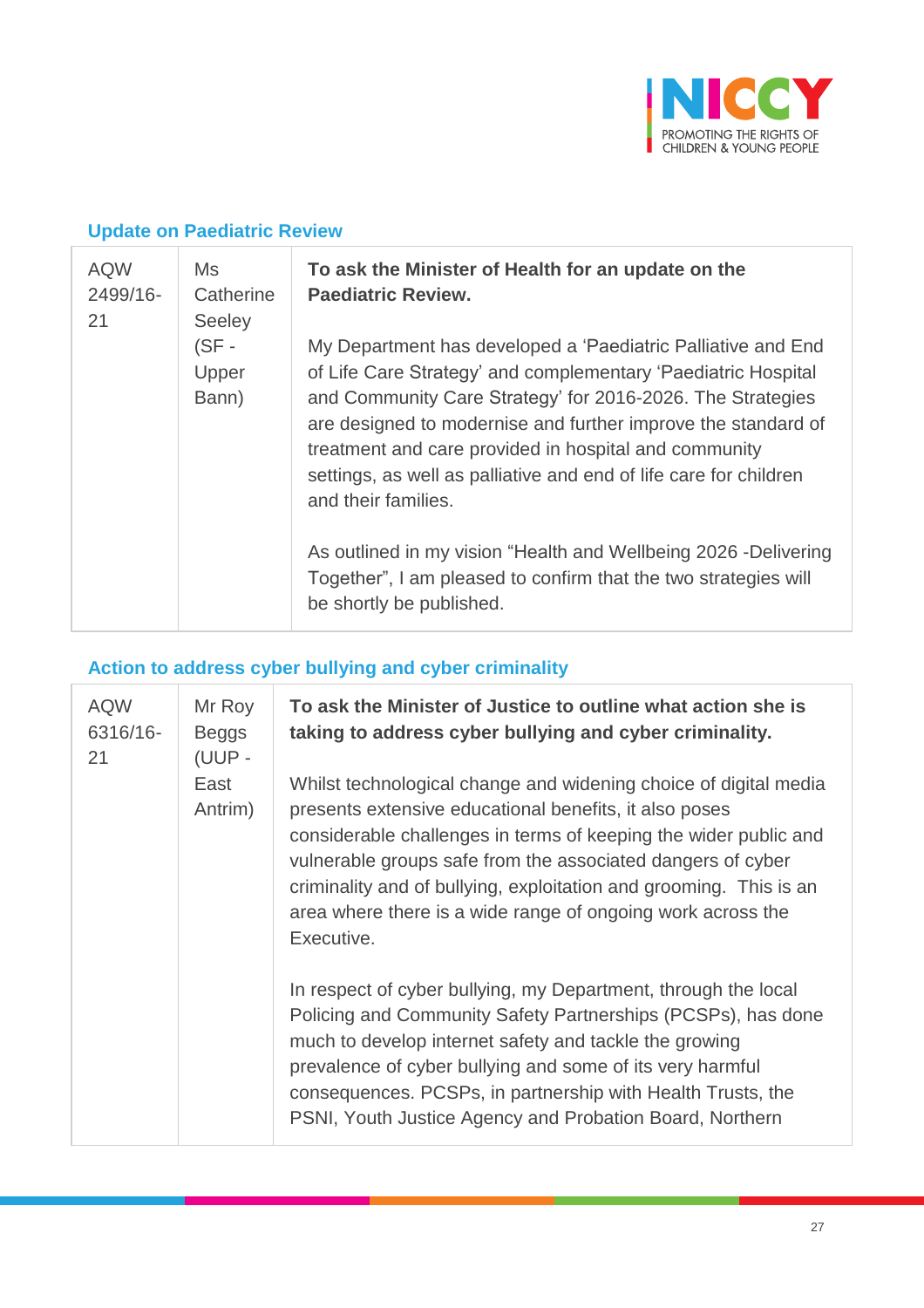

Ireland, have developed and are delivering a range of e-safety resources endorsed by the Safeguarding Board NI for children, parents and practitioners on internet and on-line safety, sexting, cyberbullying and reporting abuse.

During November 2016 Mid and East Antrim PCSP is delivering the play "Control-Alt-Delete", which addresses cyber bullying and internet safety at venues in Larne, Ballymena and Carrickfergus. This work is directed at safeguarding young people and the vulnerable, raising awareness and educating them so they feel safe when accessing the internet. It will be followed up by bespoke workshops with key partner organisations in each school with the development of training toolkits and sustainable training packages for future delivery. All 14-17 year olds in the Borough have been invited to attend through their schools.

In addition, to coincide with Anti Bullying Week which commences on 14 November 2016, a number of PCSPs are funding the placement of a full page Cyber Safety advertisement in the following publications; Coleraine Chronicle series, Ballymena Guardian, Tyrone Courier, Tyrone Constitution, Strabane Weekly News, Ulster Gazette, Newry Democrat and Co. Down Outlook. These responses from within the justice sector are further reinforced by a range of other initiatives that are being taken forward across the wider Executive. The previous Executive agreed to the commissioning of the Safeguarding Board for Northern Ireland (SBNI) to develop an E-Safety Strategy for Northern Ireland to enable the safe use of digital and internet technology by children and young people. This work is being overseen by the Department of Health through an E-safety Project Board composed of officials from a range of Departments and agencies. My Department is represented on the Project Board which is developing the draft Strategy in advance of public consultation.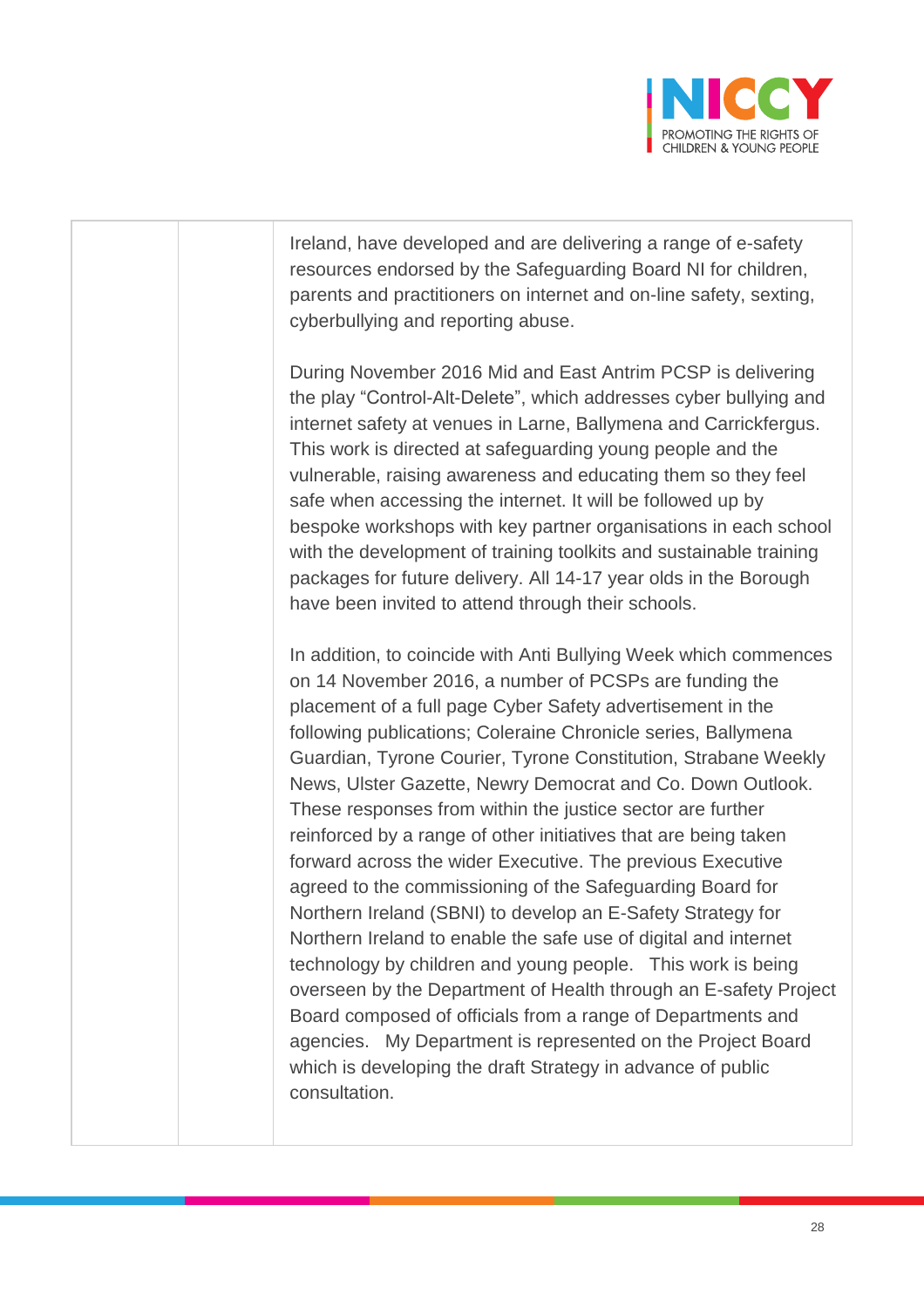

In addition, the Addressing Bullying in Schools' Act (Northern Ireland) 2016 , which was brought by the Minister for Education, received Royal Assent earlier this year. The Act provides a clear legal basis for schools to address cyber bullying by taking whatever action they deem reasonable in each case. If less serious incidents can be resolved at school level before they escalate into criminal action that can only be to the benefit of everyone involved. On cyber criminality more generally, it is estimated that more than 50% of all crimes committed nowadays utilise the cyber environment to some degree. Cybercrime is a priority for the PSNI, which has established a dedicated Cybercrime Unit and which works closely with the National Cyber Security Centre and other stakeholders in response to the threat. In addition, the Organised Crime Task Force, which I chair, working with PSNI, has a wide reaching engagement process which utilises business briefings, local media and other engagement events to highlight the issue and educate people and businesses. One example is this October's Get Safe Online Day, which was marked by a series of events at shopping centres in Belfast, Londonderry and Lisburn on 20-22 October. The PSNI, working with Action Fraud, has introduced a dedicated reporting portal for businesses affected by cyber crime and proactive engagement by PSNI has also led many local companies to sign up to the national Cyber Information Sharing Partnership. This joint industry and government initiative has been established to exchange cyber threat information in real time, in a secure, confidential and dynamic environment.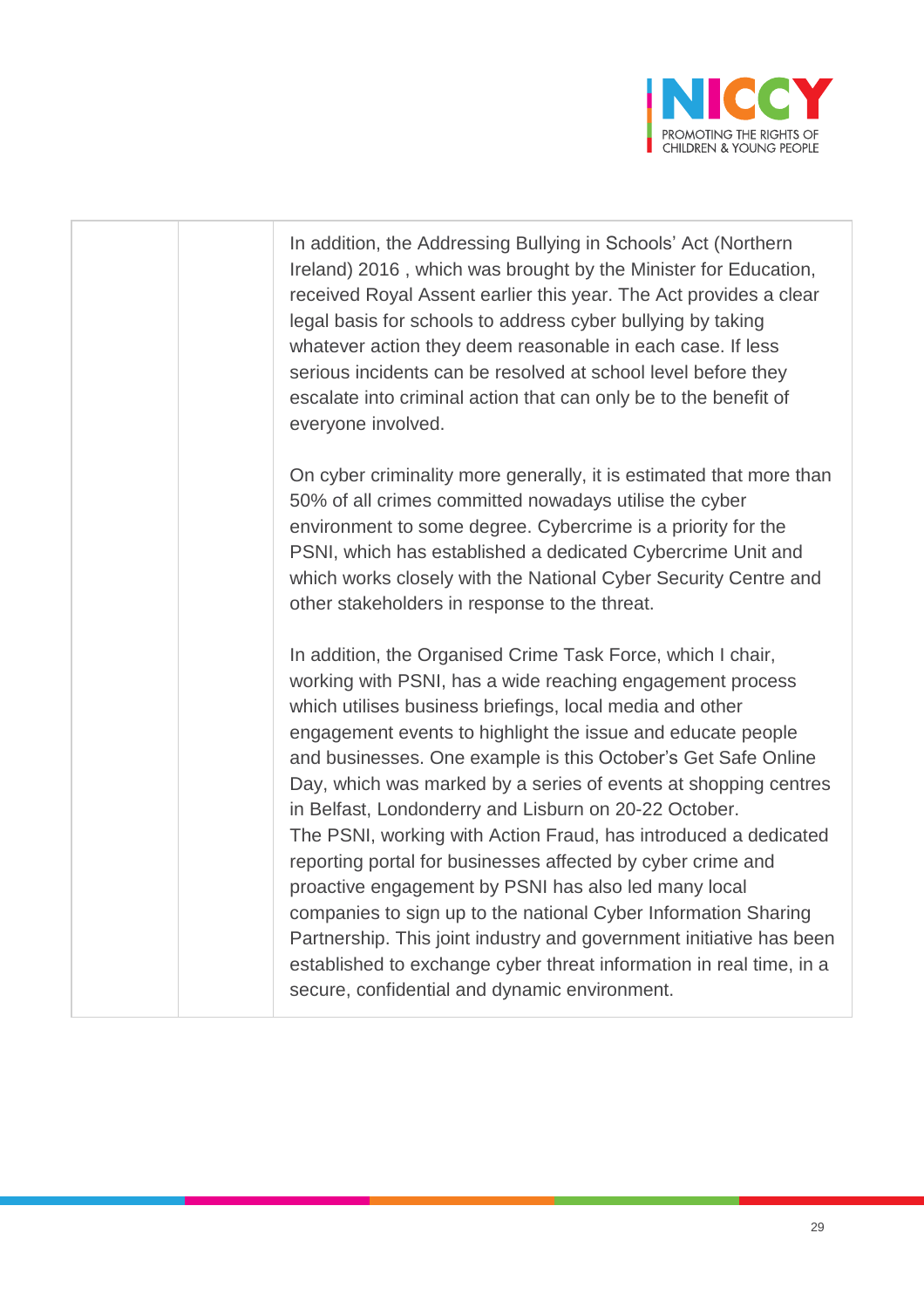

#### **People in the criminal justice system with mental health and substance abuse issues**

| <b>AQW</b><br>6165/16-<br>21 | Mr<br><b>Steven</b><br>Agnew<br>(GPNI<br>- North<br>Down) |  | To ask the Minister of Justice to outline how many people<br>within the criminal justice system have (i) mental health<br>problems; (ii) substance abuse issues; and (iii) both.<br>Data is not routinely collected on the number of people who<br>have mental health and or substance misuse problems across<br>my Department as a whole.<br>The Northern Ireland Prison Service (NIPS), the Probation<br>Board for Northern Ireland (PBNI) and the Youth Justice<br>Agency (YJA) collate data and that information is presented<br>below. The data available from NIPS and YJA is based on<br>information available on the 27 October 2016. PBNI<br>information covers the number of people assessed during the<br>2013/14 business year. |                                                                                                                      |             |  |  |  |
|------------------------------|-----------------------------------------------------------|--|---------------------------------------------------------------------------------------------------------------------------------------------------------------------------------------------------------------------------------------------------------------------------------------------------------------------------------------------------------------------------------------------------------------------------------------------------------------------------------------------------------------------------------------------------------------------------------------------------------------------------------------------------------------------------------------------------------------------------------------------|----------------------------------------------------------------------------------------------------------------------|-------------|--|--|--|
|                              |                                                           |  | Northern Ireland Prison Service                                                                                                                                                                                                                                                                                                                                                                                                                                                                                                                                                                                                                                                                                                             |                                                                                                                      |             |  |  |  |
|                              |                                                           |  | Information held on the PRISM<br>computer system for the prison<br>population as a whole                                                                                                                                                                                                                                                                                                                                                                                                                                                                                                                                                                                                                                                    |                                                                                                                      |             |  |  |  |
|                              |                                                           |  | <b>Mental illness</b>                                                                                                                                                                                                                                                                                                                                                                                                                                                                                                                                                                                                                                                                                                                       | <b>Addictions</b>                                                                                                    | <b>Both</b> |  |  |  |
|                              |                                                           |  | 388                                                                                                                                                                                                                                                                                                                                                                                                                                                                                                                                                                                                                                                                                                                                         | 713                                                                                                                  | 254         |  |  |  |
|                              |                                                           |  | Probation Board for Northern Ireland                                                                                                                                                                                                                                                                                                                                                                                                                                                                                                                                                                                                                                                                                                        |                                                                                                                      |             |  |  |  |
|                              |                                                           |  | and an ACE (Assessment, Case<br>assessment                                                                                                                                                                                                                                                                                                                                                                                                                                                                                                                                                                                                                                                                                                  | Information based on the number of<br>people who started an order or license<br>Management & Evaluation System) risk |             |  |  |  |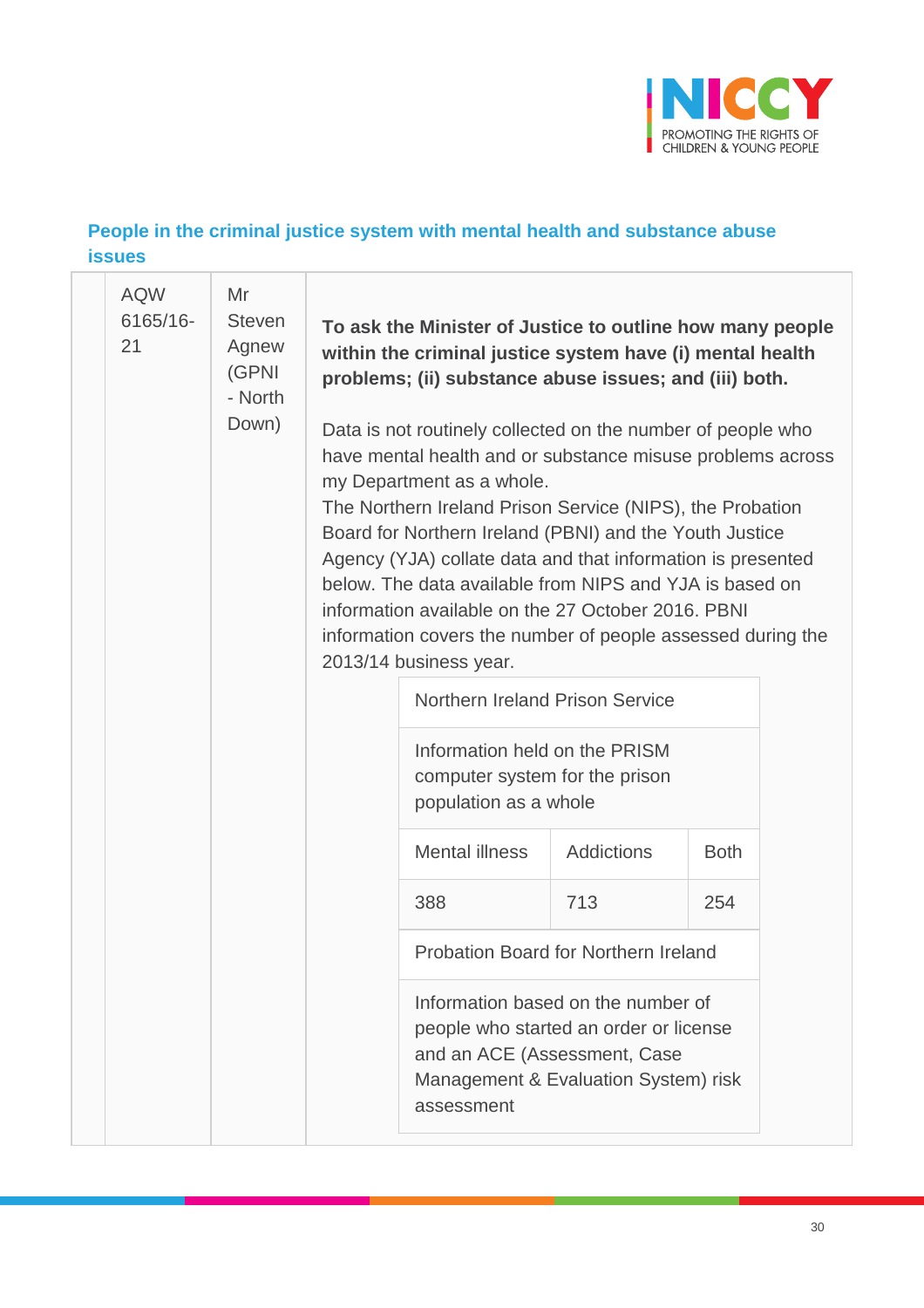

| Mental health:<br>small,<br>medium or<br>high score                                             | Alcohol or<br>drugs:<br>small,<br>medium or<br>high score                      | <b>Both</b> |
|-------------------------------------------------------------------------------------------------|--------------------------------------------------------------------------------|-------------|
| 1,015                                                                                           | 2,183                                                                          | 838         |
| Youth Justice Agency                                                                            |                                                                                |             |
|                                                                                                 | Information based on population of<br><b>Woodlands Juvenile Justice Centre</b> |             |
| Receiving<br>support from<br>Child and<br>Adolescent<br><b>Mental Health</b><br><b>Services</b> | Substance<br>misuse<br><b>issues</b>                                           | <b>Both</b> |
| $\overline{9}$                                                                                  | 15                                                                             | 8           |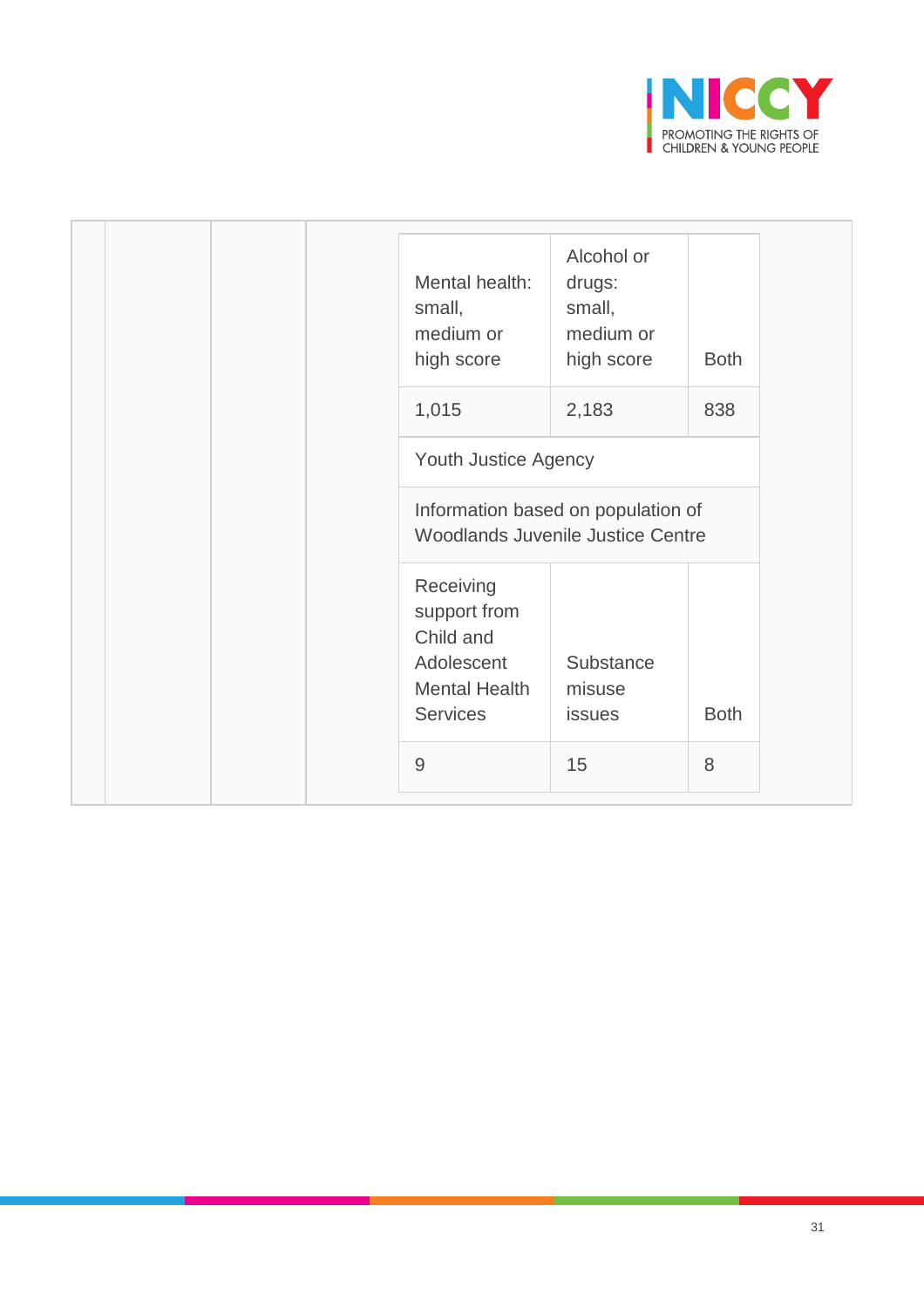

#### **New bail legislation**

| <b>AQW</b><br>6022/16-<br>21 | Ms<br>Michaela<br><b>Boyle</b><br>$(SF -$<br>West<br>Tyrone) | To ask the Minister of Justice whether her Department plans<br>to introduce new bail legislation, including a requirement in<br>relation to children that bail must not be refused on the sole<br>ground that a child does not have any or any adequate<br>accommodation.                                                                                                                                                                                                                     |
|------------------------------|--------------------------------------------------------------|-----------------------------------------------------------------------------------------------------------------------------------------------------------------------------------------------------------------------------------------------------------------------------------------------------------------------------------------------------------------------------------------------------------------------------------------------------------------------------------------------|
|                              |                                                              | I have no plans to introduce new bail legislation at this time.<br>However, bail in relation to children was considered as part of<br>the Department's Scoping Study into children in the justice<br>system, which included the issue of accommodation. I am<br>currently considering the high-level proposals which emerged<br>from that Study, and will engage with my Ministerial colleagues<br>in taking the proposals forward, including those in relation to bail<br>and accommodation. |

# **Detention of children alongside adults in custody**

| <b>AQW</b><br>6021/16-<br>21 | Ms<br><b>Michaela</b><br><b>Boyle</b><br>$(SF -$ | To ask the Minister of Justice whether her Department plans<br>to introduce legislation prohibiting the detention of children<br>alongside adults in custody.                                                                                                                |
|------------------------------|--------------------------------------------------|------------------------------------------------------------------------------------------------------------------------------------------------------------------------------------------------------------------------------------------------------------------------------|
|                              | West<br>Tyrone)                                  | There have been no children held in Hydebank Wood College<br>since November 2012, when administrative arrangements were<br>put in place to locate all children in Woodlands Juvenile Justice<br>Centre.                                                                      |
|                              |                                                  | Unfortunately, there is no simple legislative fix which can be<br>inserted into the current legal framework to underpin this<br>arrangement.                                                                                                                                 |
|                              |                                                  | One of the aims of the Scoping Study into children in the justice<br>system is to review the current cumbersome and complicated<br>youth justice legislation with a view to introducing new legislation<br>which is more effective and easier to understand. This work is at |